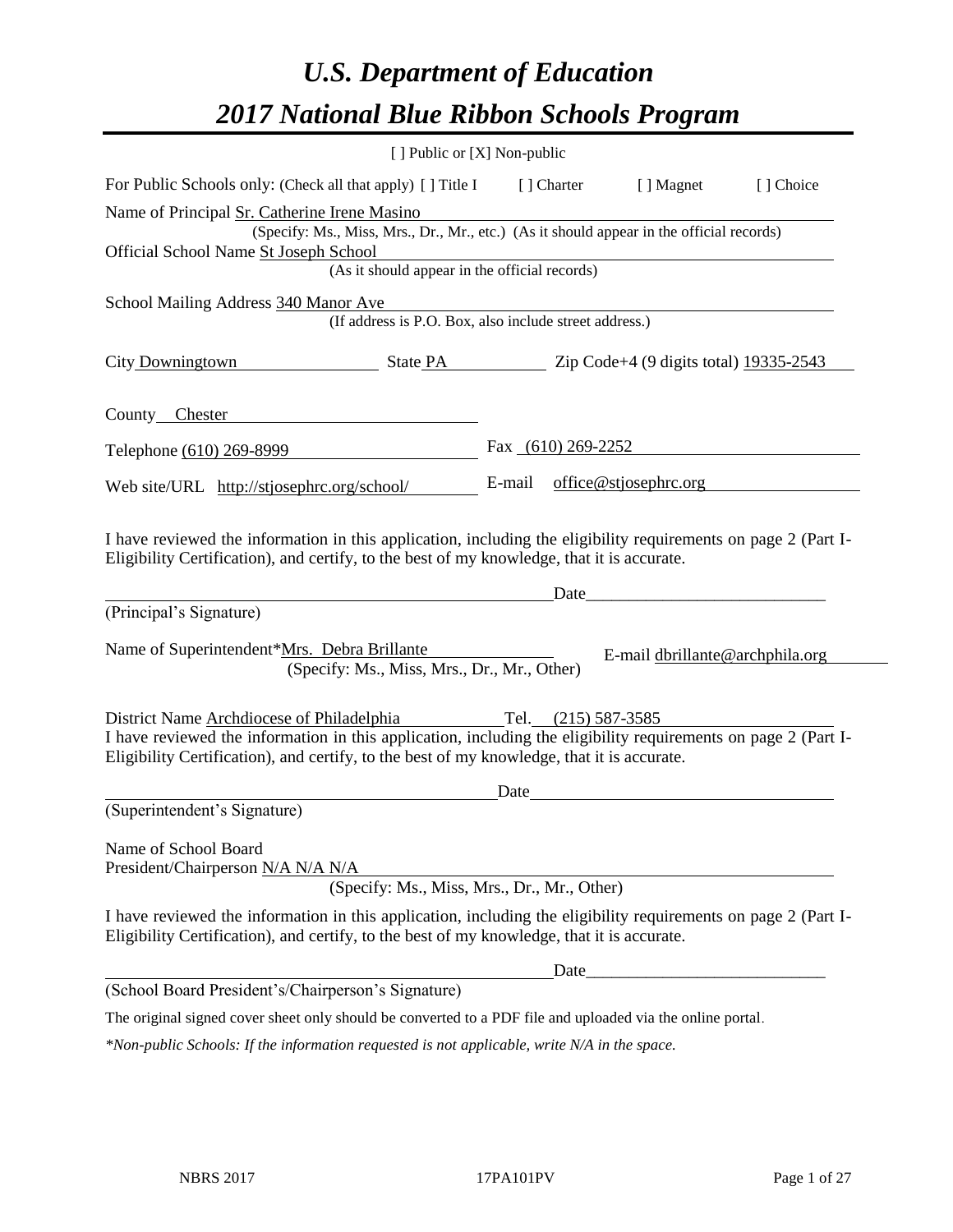- 1. The signatures on the first page of this application (cover page) certify that each of the statements below, concerning the school's eligibility and compliance with U.S. Department of Education and National Blue Ribbon Schools requirements, are true and correct. The school configuration includes one or more of grades K-12. (Schools on the same campus with one principal, even a K-12 school, must apply as an entire school.)
- 2. All nominated public schools must meet the state's performance targets in reading (or English language arts) and mathematics and other academic indicators (i.e., attendance rate and graduation rate), for the all students group and all subgroups, including having participation rates of at least 95 percent using the most recent accountability results available for nomination.
- 3. To meet final eligibility, all nominated public schools must be certified by states prior to September 2017 in order to meet all eligibility requirements. Any status appeals must be resolved at least two weeks before the awards ceremony for the school to receive the award.
- 4. If the school includes grades 7 or higher, the school must have foreign language as a part of its curriculum.
- 5. The school has been in existence for five full years, that is, from at least September 2011 and each tested grade must have been part of the school for the past three years.
- 6. The nominated school has not received the National Blue Ribbon Schools award in the past five years: 2012, 2013, 2014, 2015, or 2016.
- 7. The nominated school has no history of testing irregularities, nor have charges of irregularities been brought against the school at the time of nomination. The U.S. Department of Education reserves the right to disqualify a school's application and/or rescind a school's award if irregularities are later discovered and proven by the state.
- 8. The nominated school has not been identified by the state as "persistently dangerous" within the last two years.
- 9. The nominated school or district is not refusing Office of Civil Rights (OCR) access to information necessary to investigate a civil rights complaint or to conduct a district-wide compliance review.
- 10. The OCR has not issued a violation letter of findings to the school district concluding that the nominated school or the district as a whole has violated one or more of the civil rights statutes. A violation letter of findings will not be considered outstanding if OCR has accepted a corrective action plan from the district to remedy the violation.
- 11. The U.S. Department of Justice does not have a pending suit alleging that the nominated school or the school district as a whole has violated one or more of the civil rights statutes or the Constitution's equal protection clause.
- 12. There are no findings of violations of the Individuals with Disabilities Education Act in a U.S. Department of Education monitoring report that apply to the school or school district in question; or if there are such findings, the state or district has corrected, or agreed to correct, the findings.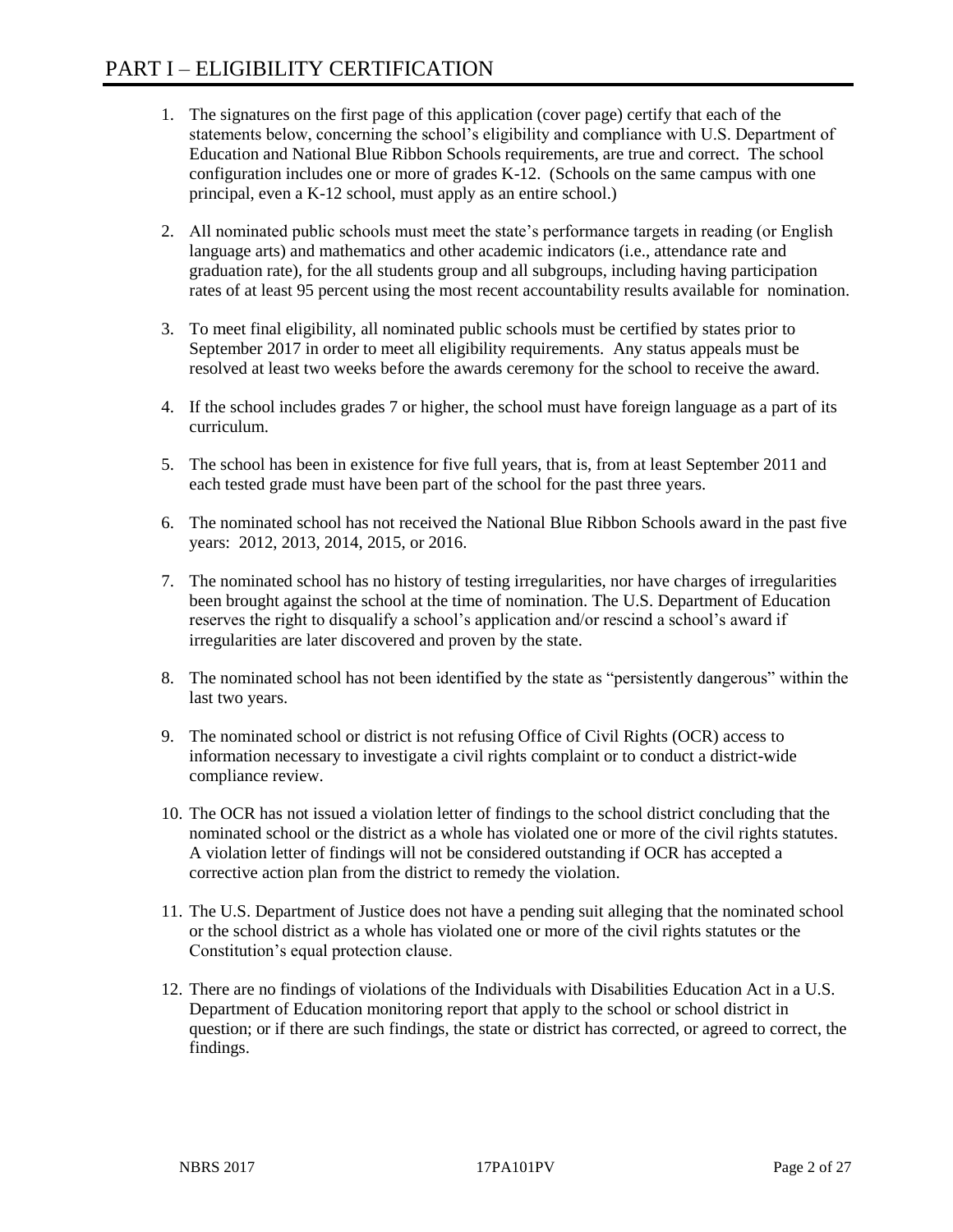# **Data should be provided for the most recent school year (2016-2017) unless otherwise stated.**

**DISTRICT** (Question 1 is not applicable to non-public schools)

| Ι. | Number of schools in the district<br>(per district designation): | $\underline{0}$ Elementary schools (includes K-8)<br>0 Middle/Junior high schools |
|----|------------------------------------------------------------------|-----------------------------------------------------------------------------------|
|    |                                                                  | 0 High schools                                                                    |
|    |                                                                  | $0 K-12$ schools                                                                  |

0 TOTAL

**SCHOOL** (To be completed by all schools)

2. Category that best describes the area where the school is located:

[] Urban or large central city [ ] Suburban with characteristics typical of an urban area [X] Suburban [ ] Small city or town in a rural area [ ] Rural

3. Number of students as of October 1, 2016 enrolled at each grade level or its equivalent in applying school:

| Grade                           | # of         | # of Females | <b>Grade Total</b> |
|---------------------------------|--------------|--------------|--------------------|
|                                 | <b>Males</b> |              |                    |
| <b>PreK</b>                     | 27           | 28           | 55                 |
| $\mathbf K$                     | 36           | 26           | 62                 |
| 1                               | 35           | 33           | 68                 |
| $\boldsymbol{2}$                | 20           | 21           | 41                 |
| 3                               | 27           | 30           | 57                 |
| $\overline{\mathbf{4}}$         | 37           | 22           | 59                 |
| 5                               | 25           | 27           | 52                 |
| 6                               | 29           | 40           | 69                 |
| 7                               | 22           | 25           | 47                 |
| 8                               | 33           | 32           | 65                 |
| 9                               | 0            | 0            | 0                  |
| 10                              | $\theta$     | 0            | 0                  |
| 11                              | 0            | 0            | $\Omega$           |
| 12 or higher                    | 0            | 0            | $\Omega$           |
| <b>Total</b><br><b>Students</b> | 291          | 284          | 575                |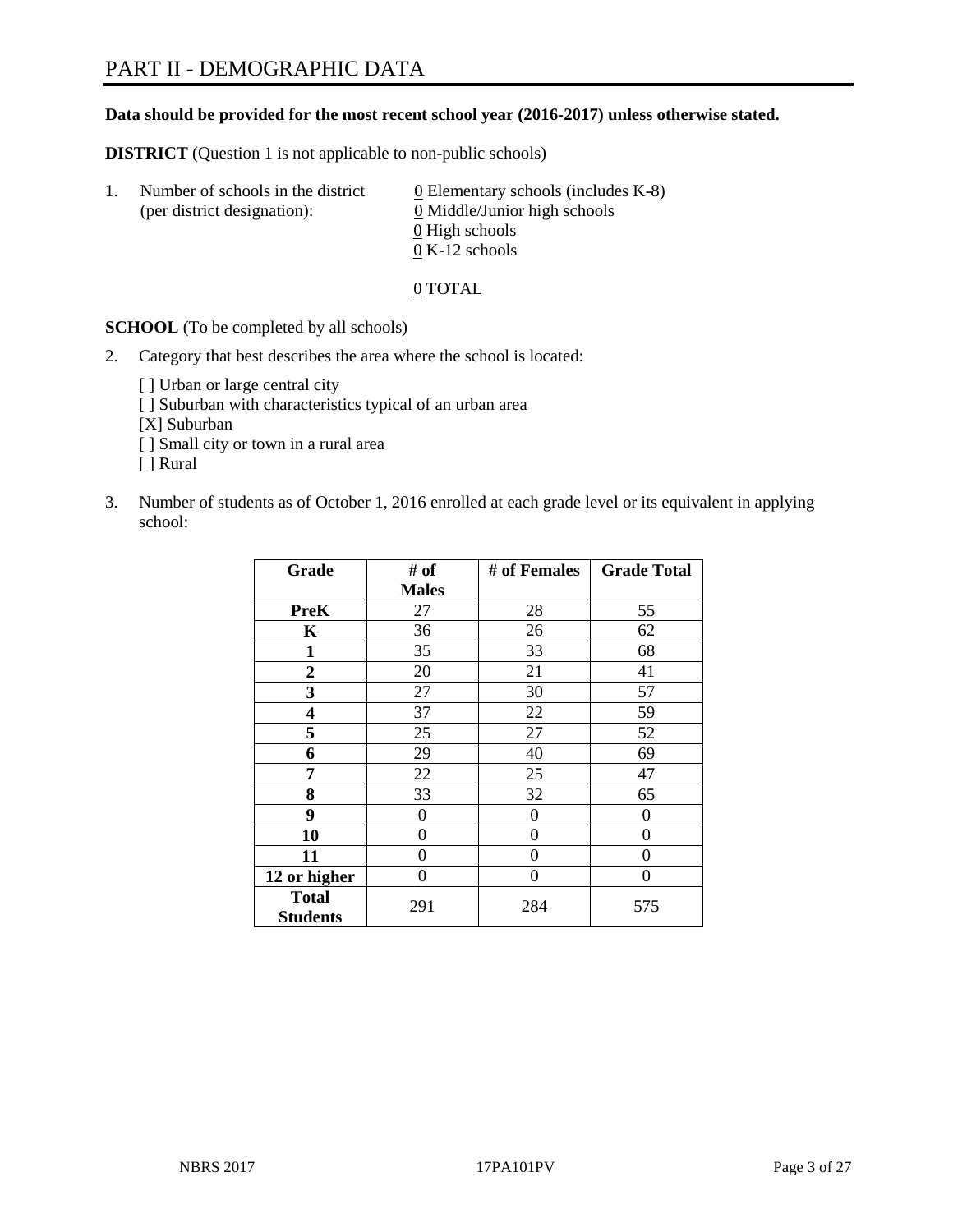4. Racial/ethnic composition of  $\qquad 0$  % American Indian or Alaska Native the school: 3 % Asian

 % Black or African American % Hispanic or Latino % Native Hawaiian or Other Pacific Islander 90 % White % Two or more races **100 % Total**

(Only these seven standard categories should be used to report the racial/ethnic composition of your school. The Final Guidance on Maintaining, Collecting, and Reporting Racial and Ethnic Data to the U.S. Department of Education published in the October 19, 2007 *Federal Register* provides definitions for each of the seven categories.)

5. Student turnover, or mobility rate, during the  $2015 - 2016$  school year:  $1\%$ 

This rate should be calculated using the grid below. The answer to (6) is the mobility rate.

| <b>Steps For Determining Mobility Rate</b>         | Answer |
|----------------------------------------------------|--------|
| $(1)$ Number of students who transferred to        |        |
| the school after October 1, 2015 until the         |        |
| end of the 2015-2016 school year                   |        |
| (2) Number of students who transferred             |        |
| <i>from</i> the school after October 1, 2015 until |        |
| the end of the 2015-2016 school year               |        |
| (3) Total of all transferred students [sum of      | 8      |
| rows $(1)$ and $(2)$ ]                             |        |
| (4) Total number of students in the school as      | 615    |
| of October 1, 2015                                 |        |
| $(5)$ Total transferred students in row $(3)$      | 0.013  |
| divided by total students in row (4)               |        |
| $(6)$ Amount in row $(5)$ multiplied by 100        |        |

6. Specify each non-English language represented in the school (separate languages by commas): Vietnamese, Tagalog (Filipino), Spanish

|    | English Language Learners (ELL) in the school:   | $0\%$<br>0 Total number ELL               |
|----|--------------------------------------------------|-------------------------------------------|
|    | Students eligible for free/reduced-priced meals: | 5 %                                       |
|    | Total number students who qualify:               | 31                                        |
| 8. | Students receiving special education services:   | 5 %<br>30 Total number of students served |

Indicate below the number of students with disabilities according to conditions designated in the Individuals with Disabilities Education Act. Do not add additional conditions. It is possible that students may be classified in more than one condition.

| 4 Autism                | 0 Orthopedic Impairment                 |
|-------------------------|-----------------------------------------|
| 0 Deafness              | 3 Other Health Impaired                 |
| 0 Deaf-Blindness        | 13 Specific Learning Disability         |
| 0 Emotional Disturbance | 8 Speech or Language Impairment         |
| 1 Hearing Impairment    | 0 Traumatic Brain Injury                |
| 0 Mental Retardation    | 1 Visual Impairment Including Blindness |
| 0 Multiple Disabilities | 0 Developmentally Delayed               |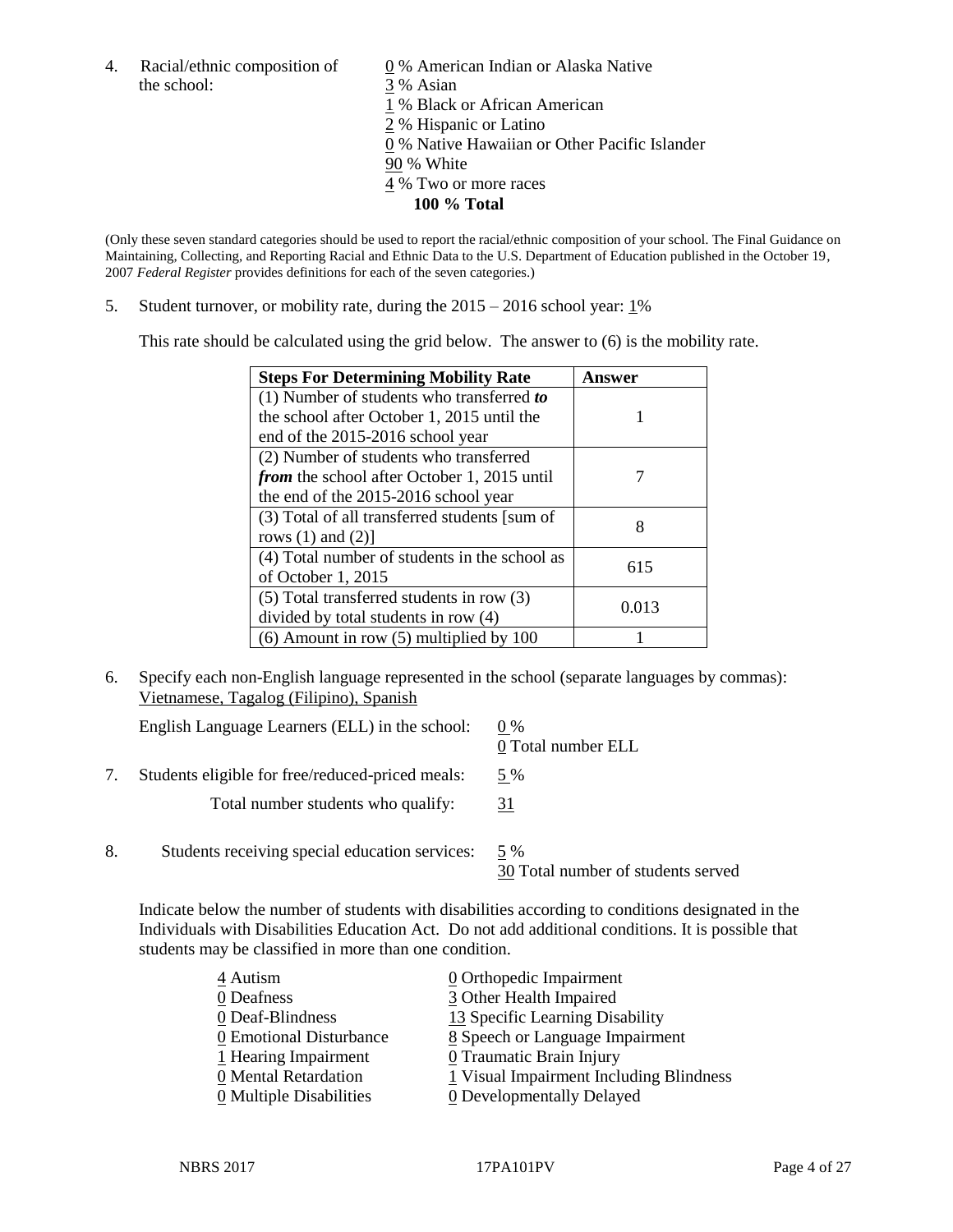- 9. Number of years the principal has been in her/his position at this school: 9
- 10. Use Full-Time Equivalents (FTEs), rounded to nearest whole numeral, to indicate the number of school staff in each of the categories below:

|                                        | <b>Number of Staff</b> |  |
|----------------------------------------|------------------------|--|
| Administrators                         |                        |  |
| Classroom teachers including those     |                        |  |
| teaching high school specialty         | 25                     |  |
| subjects                               |                        |  |
| Resource teachers/specialists/coaches  |                        |  |
| e.g., reading, math, science, special  | 9                      |  |
| education, enrichment, technology,     |                        |  |
| art, music, physical education, etc.   |                        |  |
| Paraprofessionals under the            |                        |  |
| supervision of a licensed professional | 14                     |  |
| supporting single, group, or classroom |                        |  |
| students.                              |                        |  |
| Student support personnel              |                        |  |
| e.g., guidance counselors, behavior    |                        |  |
| interventionists, mental/physical      |                        |  |
| health service providers,              | $\mathfrak{D}$         |  |
| psychologists, family engagement       |                        |  |
| liaisons, career/college attainment    |                        |  |
| coaches, etc.                          |                        |  |

- 11. Average student-classroom teacher ratio, that is, the number of students in the school divided by the FTE of classroom teachers, e.g.,  $22:1$   $22:1$
- 12. Show daily student attendance rates. Only high schools need to supply yearly graduation rates.

| <b>Required Information</b> | 2015-2016 | 2014-2015 | 2013-2014 | 2012-2013 | 2011-2012 |
|-----------------------------|-----------|-----------|-----------|-----------|-----------|
| Daily student attendance    | 94%       | 95%       | 98%       | 98%       | 97%       |
| High school graduation rate | 0%        | 0%        | 0%        | 9%        | 0%        |

### 13. **For high schools only, that is, schools ending in grade 12 or higher.**

Show percentages to indicate the post-secondary status of students who graduated in Spring 2016.

| <b>Post-Secondary Status</b>                  |    |
|-----------------------------------------------|----|
| Graduating class size                         |    |
| Enrolled in a 4-year college or university    | 0% |
| Enrolled in a community college               | 0% |
| Enrolled in career/technical training program | 0% |
| Found employment                              | 0% |
| Joined the military or other public service   | 0% |
| <b>Other</b>                                  | 7% |

14. Indicate whether your school has previously received a National Blue Ribbon Schools award. Yes No X

If yes, select the year in which your school received the award.

15. In a couple of sentences, provide the school's mission or vision statement.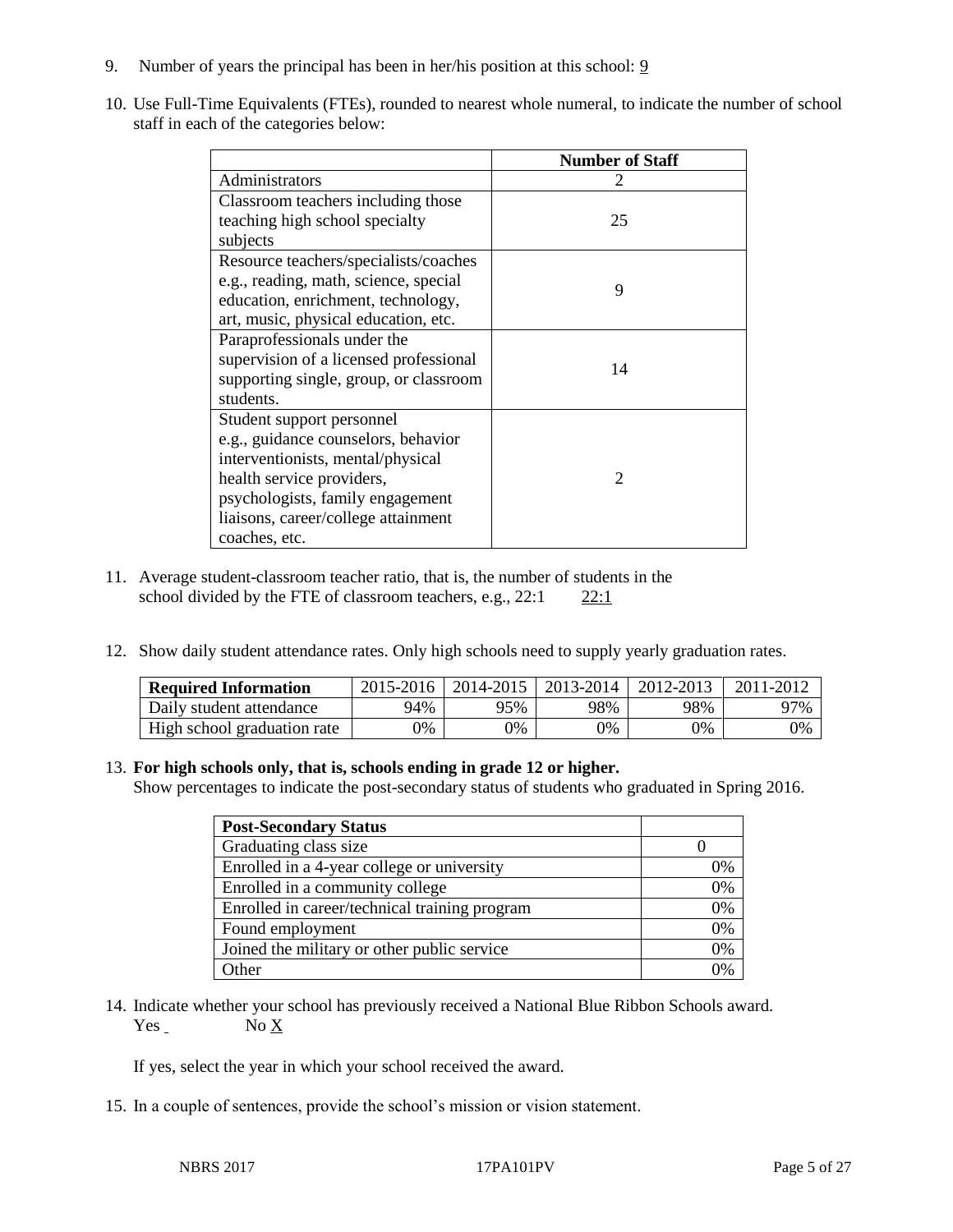St. Joseph School provides a strong Catholic education rooted in faith, academics and service. Students are inspired and encouraged to imitate the qualities of patron, Saint Joseph.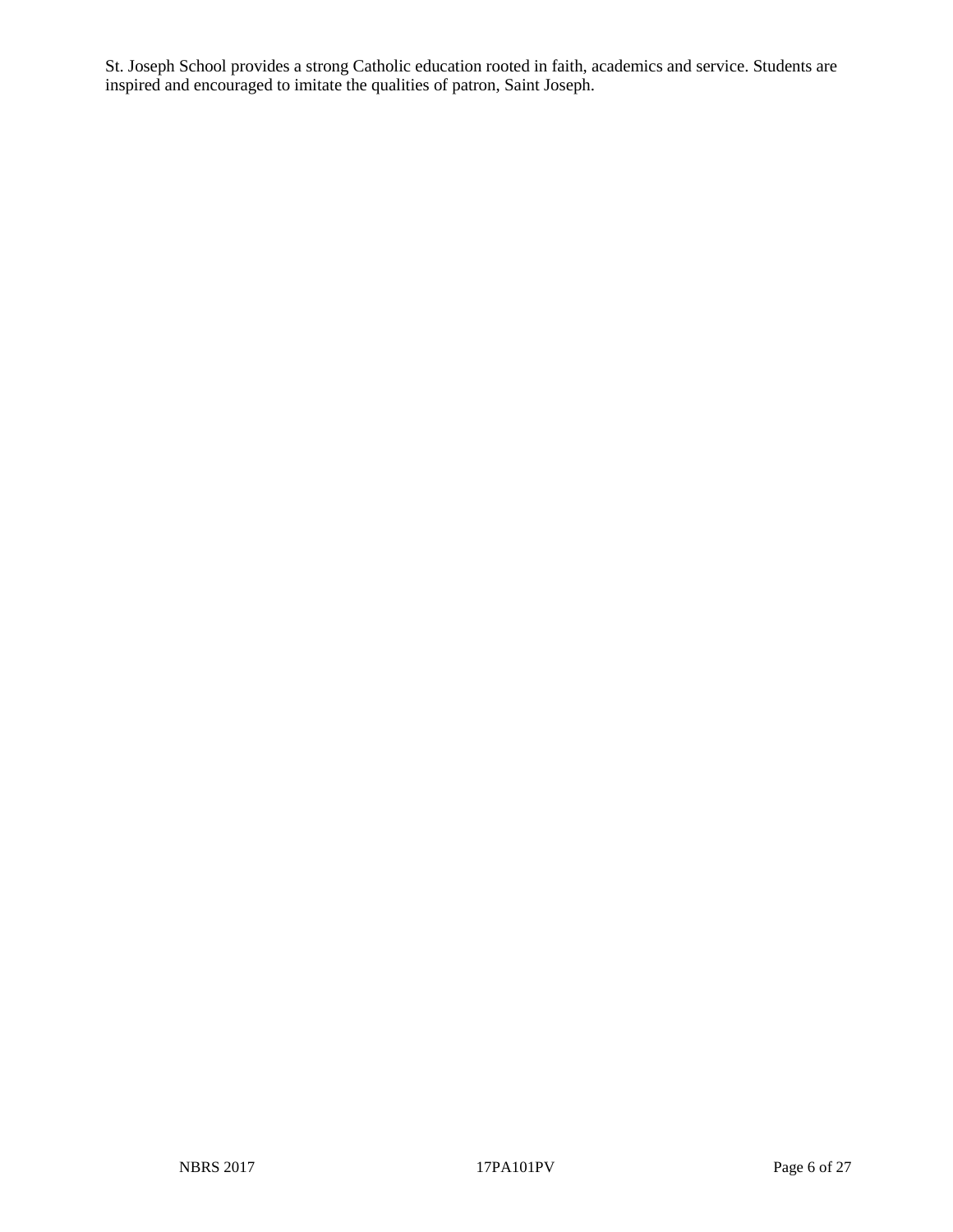# PART III – SUMMARY

Grounded in Faith, Giving through Service, Growing in Knowledge

Since its founding in 1954, St. Joseph School has provided a strong Catholic education rooted in faith, academics and service. St. Joseph School is committed to creating a Christ-centered, learning environment where students are a vital part of a Catholic faith community.

St. Joseph Catholic School provides academic instruction from Kindergarten to Eighth Grade. St. Joseph School offers an education that combines Catholic tradition with academic excellence. As a community grounded in humility, compassion and self-respect, students are inspired and encouraged to imitate the qualities of the school's patron, Saint Joseph.

St. Joseph School is fully accredited by the Middle States Association and is a member of the National Catholic Educational Association (NCEA).

The school houses 28 classrooms, an Honors Math room, a technology lab, a science lab, a library, a music room, a band room, an art room, a gymnasium, a cafeteria, a Pre-K playground, and a recess yard. Students in Grades 6 – 8 are provided with a middle school environment, which includes lockers and the changing of classes.

Over the years, St. Joseph has fostered the capabilities of the students in a safe, Christ-centered atmosphere, creating a learning environment rich with dialogue, inquiry, exploration, and risk-taking, while empowering students to take an active part in the learning process. The school's challenging, faith-infused academic curriculum, dedicated teachers, strong school community and state-of-the-art technology allow students to utilize their gifts to be prepared as life-long learners through the 21st Century.

To support the curriculum, the school has brought in the The Lab Learner™ science education program, which provides a fully equipped in-school laboratory for hands-on learning. All classrooms have been enhanced with a SMART Board truly integrating technology into the curriculum. The use of Chromebooks, i-Pads and Apple TV allow students to engage in active learning.

St. Joseph is truly a school community. Programs and traditions are in place that create that sense of community, such as class buddies which allow different age groups to participate together in activities throughout the year which builds relationships that last beyond their years at St. Joseph School. Students celebrate holidays and holy days with the annual All Saints Day program, Mission Day, Christmas pageant with a living Nativity, praying of the Rosary, Stations of the Cross and a Passion Play. Other annual events include Field Day, field trips and graduation activities. Students are encouraged to begin a life-long pattern of serving by giving of their time, talent and treasures in a variety of projects including food drives, the Advent Giving Tree, performances for senior citizens, visits to St. Martha Manor, cards for servicemen and clergy, and various fundraising activities. St. Joseph School truly believes that students gain a sense of security and belonging as they participate in these traditional events and activities.

St. Joseph School emphasizes the importance of developing and using one's gifts and talents with participation in the annual Art Show, Talent Show, and activities such as Band and Chorus. St. Joseph students participate in the County Science Fair, the Diocesan Band Festival and Art Show and Math Counts competitions. After school activities include Science Explorers, Student Council, Cub Scouts, Boy Scouts, Girl Scouts, Little Flowers, Drama and Newspaper. A number of students are involved in all levels of sports competition within the Parish's Catholic Youth Organization (CYO).

The school community is blessed by the support of parents whose countless volunteer hours and dedication have made positive impact in the school. A number of parents are alumni of the school.

The administration, teachers, parents, and staff of St. Joseph School are committed to providing a Christcentered excellence in academics and a caring, family environment which facilitates learning and the spiritual, social, emotional and physical growth of the school's students.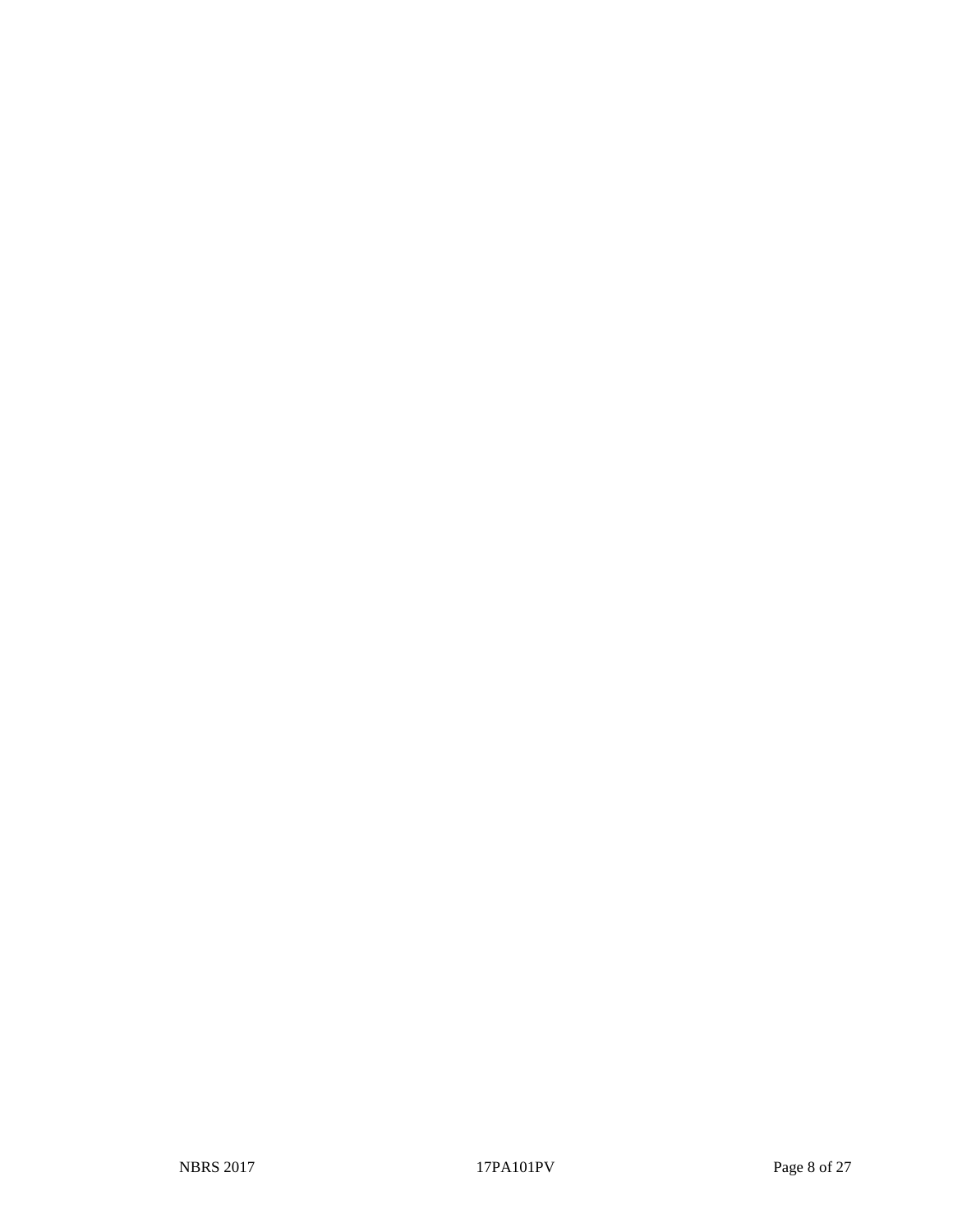# **1. Core Curriculum:**

St. Joseph School offers an education that combines Catholic tradition and academic excellence. The students are actively engage in a comprehensive curriculum that is aligned with the instructional guidelines of the Archdiocese of Philadelphia and the Common Core State Standards. Through rigorous academics, varied assessments and instructional techniques, every student's unique gifts and talents are valued as they are prepared to be life-long learners through the 21st century.

# English Language Arts (ELA)

The foundational skills of reading, writing, speaking, and listening of English Language Arts are integrated across the curriculum. In the primary grades, the reading program focuses on phonemic awareness, comprehension, fluency, and vocabulary development. Using progress monitoring and benchmark assessments, teachers identify areas of strength and weakness as they strive to meet individual needs. In Grades 4 and 5, greater emphasis is placed on developing higher level vocabulary and comprehension skills and strategies. In the upper grades, the students apply their foundational skills to analyzing, interpreting, and discussing novels. Throughout the grades, the writing process is taught, modeled, practiced, and then applied in all subject areas. Grades 7 and 8 utilize Google Classroom as their primary mode for their work to be completed, shared, and evaluated. All grades integrate speaking and listening through oral reports, skits, poetry cafes, Book Talks, and vocabulary presentations. Students have the opportunity to further develop their writing skills by participating in the essay and poetry contests or contributing to St. Joseph School's digital newspaper, Hawk's Eye View.

# **Mathematics**

The mathematics curriculum follows the Common Cores States Standards. In Grades K to 5, students receive a solid foundation in the operations of whole numbers, fractions, and decimals. Through a strong emphasis on modeling and mathematical reasoning, students develop the correct mathematical procedures and solid conceptual understanding. In the middle school years, the curriculum focuses on applying the foundational skills to geometry, algebraic reasoning, probability, and statistics. Beginning in Grade 4, students are grouped homogeneously in mathematics. Following the criteria of the Archdiocese of Philadelphia, eligible students are placed in the Honors Math Program. These students will take Algebra I in Grade 8 and will be required to pass the Algebra I Acuity math test. For students who need remediation and extra support, the Chester County Intermediate Unit (CCIU) will work with small groups from Grades 1 to 3 and will push into the math classrooms in Grades 4 to 8. Additional mathematical enrichment is available for students in Grades 7 and 8 through participation in the IHM Math Contest. Students in Grades 7 and 8 have the opportunity to meet weekly as part of the Math Counts team and compete locally every January. Weekly STEM activities and projects are a vital part of the Honors Math program at St. Joseph School.

# Science

The science curriculum is aligned with the LabLearner™ program. Beginning in Kindergarten, students actively participate in the science lab. Topics are broken down into cells and then into investigations. Students test their background knowledge, receive instruction in the topic and terms, and conduct experiments to apply their new skills and information. Using Student Data Record books, students implement the scientific method to record, analyze, and interpret their results. Throughout the investigations and their collaborative work in the science lab, the ELA skills are fully integrated. Additionally, students in Grades 4 to 8 may participate in the school science fair. All students must participate in the school science fair in either Grade 7 or 8. The top qualifiers from the St. Joseph School Science Fair move on to compete in the Chester County Science and Research Competition. The Science Explorers is an after-school club that provides enrichment for students in Grades  $\overline{K}$  to 5.

### Social Studies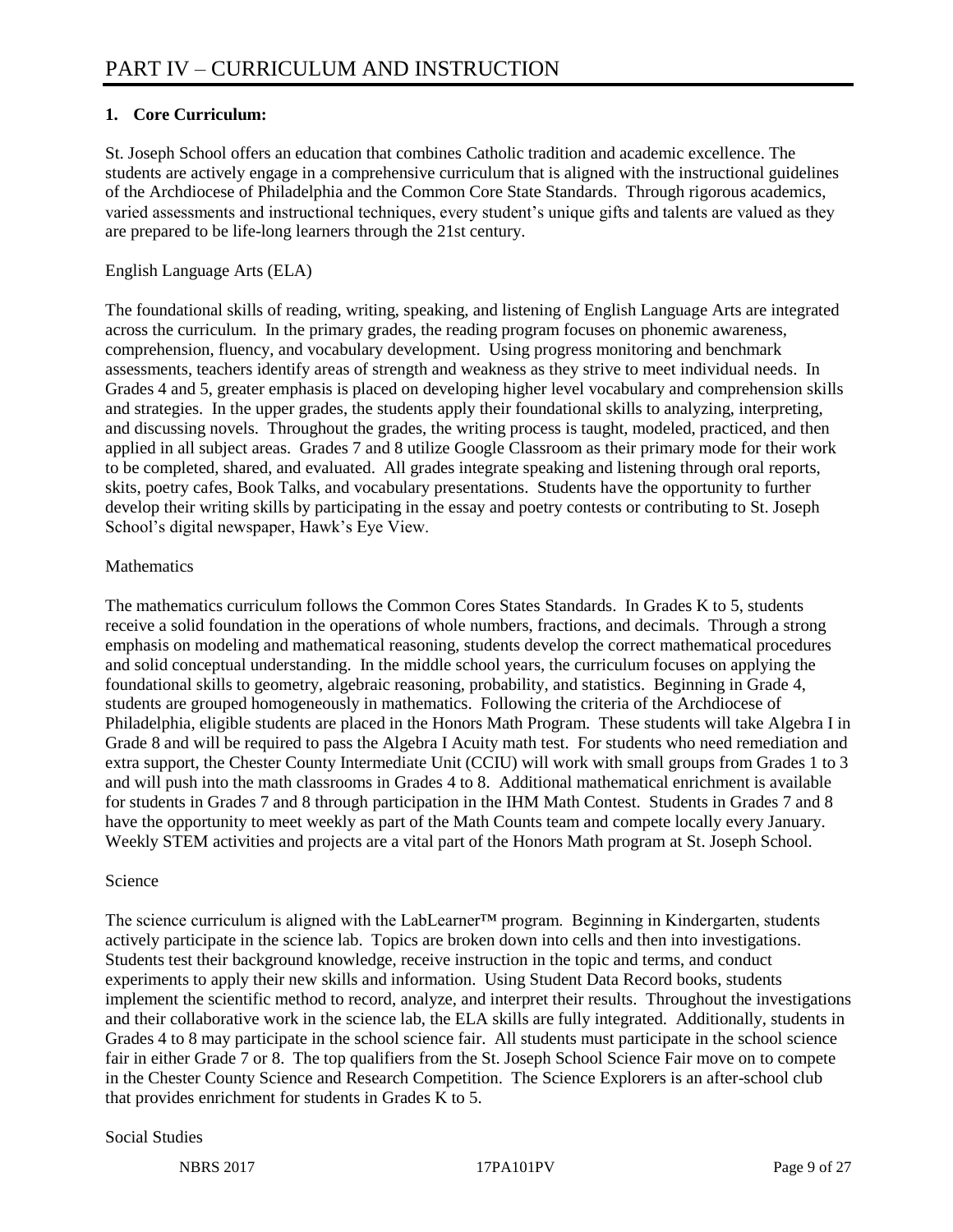The social studies curriculum explores history, geography, civics, and economics. Through the study of the past and the discussion of current events, the students acquire the skills needed for responsible, informed and engaged citizenship. Beginning in Kindergarten, the students learn how to work with others and within families and communities. Topics are expanded to include the study of government, the state of Pennsylvania, the Western and Eastern Hemispheres, and the history of the United States. The integration of the ELA skills are essential as students develop critical reading strategies as they use textbooks, maps, and technology. Scholastic news magazines and Discovery Education supplement the curriculum in many grades by presenting current events and relevant geographical and cultural topics. In Grade 4, every student must visit a historical site in Pennsylvania and present their information in a written and oral report.

Technology is used to enhance all of the core subjects. Every classroom has a SMART Board and an Apple TV. Over 120 i-Pads are available for students to practice skills or present material. Students in Grades 6 to 8 use the school's inventory of 116 Chrome Books for the Google Classroom.

### Pre-Kindergarten

The Pre-Kindergarten program (3 and 4-year-old students) adheres to the early childhood guidelines of the Archdiocese of Philadelphia. The religious dimension is a strong component of the program as children learn simple prayers. Emphasis is placed on the development of the fine and gross motor skills, early language and writing skills, and the social, emotional, and physical development of each child. The Pre-K 4 classes participate in technology, physical education and library classes once a week. Due to strong collaboration among the teachers, Pre-K students transition well to Kindergarten.

# **2. Other Curriculum Areas:**

# Religion

St. Joseph School believes that the life of Jesus Christ is the foundation of all learning. As a result, religion is taught daily in all grades, from Pre-K to Grade 8. The Archdiocese of Philadelphia provides instructional guidelines for all grades. Class and school masses enrich the curriculum. Liturgical practices such as the Stations of the Cross, the May Procession Service, and prayer services enhance the religious dimension. Grades 7 and 8 attend Mass with their younger grade buddies and assist them at other social and prayer events. Service projects allow students to put their faith into action. An annual Mission Day helps to raise awareness and funds for those in need. Students also give witness to their faith as altar servers. Seminarians from St. Charles Borromeo Seminary visit the school weekly and instruct the 6th and 7th Grade students. Students are prepared for the reception of the sacraments of Reconciliation, Eucharist, and Confirmation. During the seasons of Advent and Lent members of the Student Council lead the school in a daily afternoon reflection.

### Physical Education

St. Joseph School provides physical education once a week in Grades Pre-K 4 to 8. The program provides students with life-long habits of physical fitness, healthy nutrition, sportsmanship, and teamwork. The necessary skills required for team sports are taught at all grades. When the weather permits, the physical education classes may be conducted outside behind the St. Martha Center, the neighboring nursing home. Under the leadership of the physical education teacher, the academic year culminates with a field day for Grades 1 to 4 and Grades 5 to 7 and with a Kindergarten Fun Day.

### Fine Arts

The study of the fine arts is strong at St. Joseph School. Students in Grades K to 8 have weekly classes in music and art. Using a comprehensive textbook series, classroom instruments, movement, singing and interactive technology, the students are actively engaged in the music classes. Musical talents and abilities are broadened through the participation in band, strings, or chorus, culminating in two concerts each year. Some students audition and perform with the Archdiocesan honor and festival chorus and bands. The art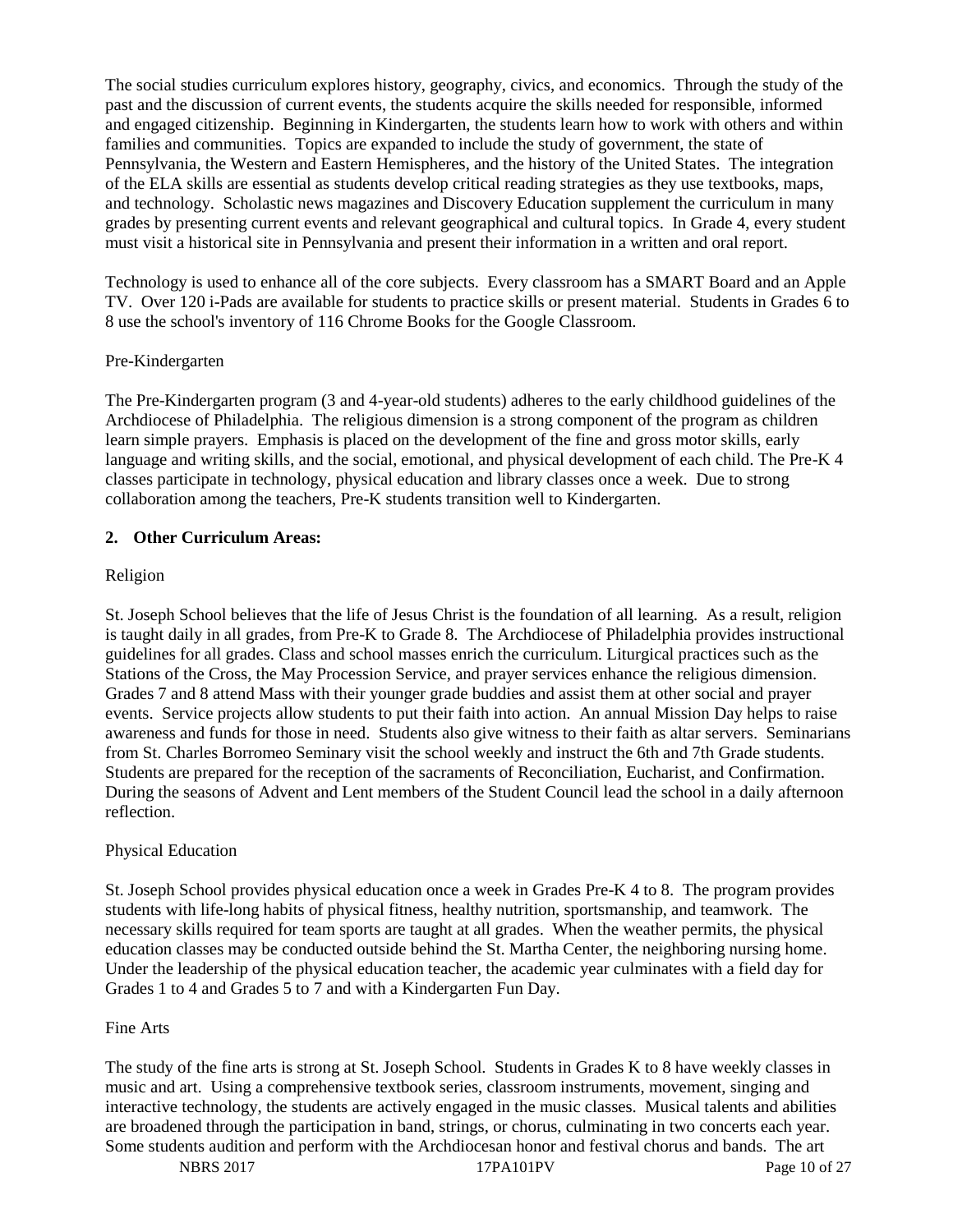curriculum introduces students to various artists and media in order to gain an appreciation of art and encourage confidence and creativity in producing art. Student work is displayed in the school. An art show culminates the year and every student has work displayed in the school. Eighth grade students display multiple art pieces in the cafeteria during the art show.

# Spanish

St. Joseph School is in compliance with the program's foreign language requirement. Students in Grades 5 to 8 receive Spanish instruction once a week. Using the interactive and workbook components of Symtalk, the students begin with basic vocabulary instruction and progress to reading and writing simple paragraphs. Dialogue is an essential component of the Spanish program. Students receive instruction in the various Spanish countries and cultures. Students with an interest have the opportunity to join a nine-week Spanish Club in Grades 3 and 4.

### Technology and Library

St. Joseph School recognizes the widespread use of technology in today's society and the need to be proficient, and has therefore committed to the weekly instruction of technology in all grades. The school has an updated technology lab. Recent upgrades to the infrastructure and to the server allow students to use the lab and wireless technology with efficient connectivity and speed. Students in the younger grades begin with the development of hand-eye coordination in order to manipulate the mouse prior to moving to the keyboard. Keyboarding skills are taught and practiced throughout the grades. Instruction in all components of Microsoft Office allow students to integrate charts, spreadsheets, and PowerPoint into their presentations. Students Grades 6 to 8 participate in 1:1 learning due the availability of i-Pads and Chromebooks. All grades have access to classroom i-Pad carts. All teachers recently guided their students through the national Hour of Code initiative. The school has a dedicated library, with instruction in library skills once a week for Grades Pre-K 4 to 4. Students are exposed to a variety of genres. Additionally, the Scholastic Book Fair, the Barnes and Noble Book Fair, and the Visiting Author programs foster a strong interest in reading across all grade levels.

# **3. Instructional Methods, Interventions, and Assessments:**

The faculty, staff, and administration at St. Joseph School strive to meet the diverse educational needs of the students. Teachers are aware of the developmental levels of their students as well as their learning styles. Teachers utilize whole groups, small collaborative groups, centers, and one-to-one instruction to fully engage students in the learning process.

The faculty makes themselves available before and after school to assist students. In Grades K to 2, a teacher aide assists the classroom teacher by working with individual students or with small groups, as well as assisting students who require extra support. Problem-solving, manipulatives and hands-on strategies are essential components in mathematics and science instruction. Through modeling, peer review, and individual conferences, students develop and implement the stages of the writing process.

Technology plays an integral role in the instructional methods. The interactive Smart Board enables students to follow mathematical procedures, to review skills and strategies in all subjects, and to practice handwriting and the writing process. With i-Pads, students can practice sequencing, read and record stories, and monitor progress. The traditional workbook becomes interactive as the students use the SMART Board to complete tasks.

Teachers utilize a variety of assessments to monitor student progress. Formative assessments are used in all grade levels. These include teacher-generated tests, textbook assessments, quizzes, homework assignments and classwork. Summative assessments, including performance assessments and end-of-the-year diocesan assessments, also provide valuable insights about student learning. Rubrics are used for projects which are administered across all areas of the curriculum. Rubrics are explained prior to the completion of the projects. Alternate and authentic assessments, including oral presentations, demonstrations, and portfolios are used to assist the students who do not perform well on traditional assessments. They are also used to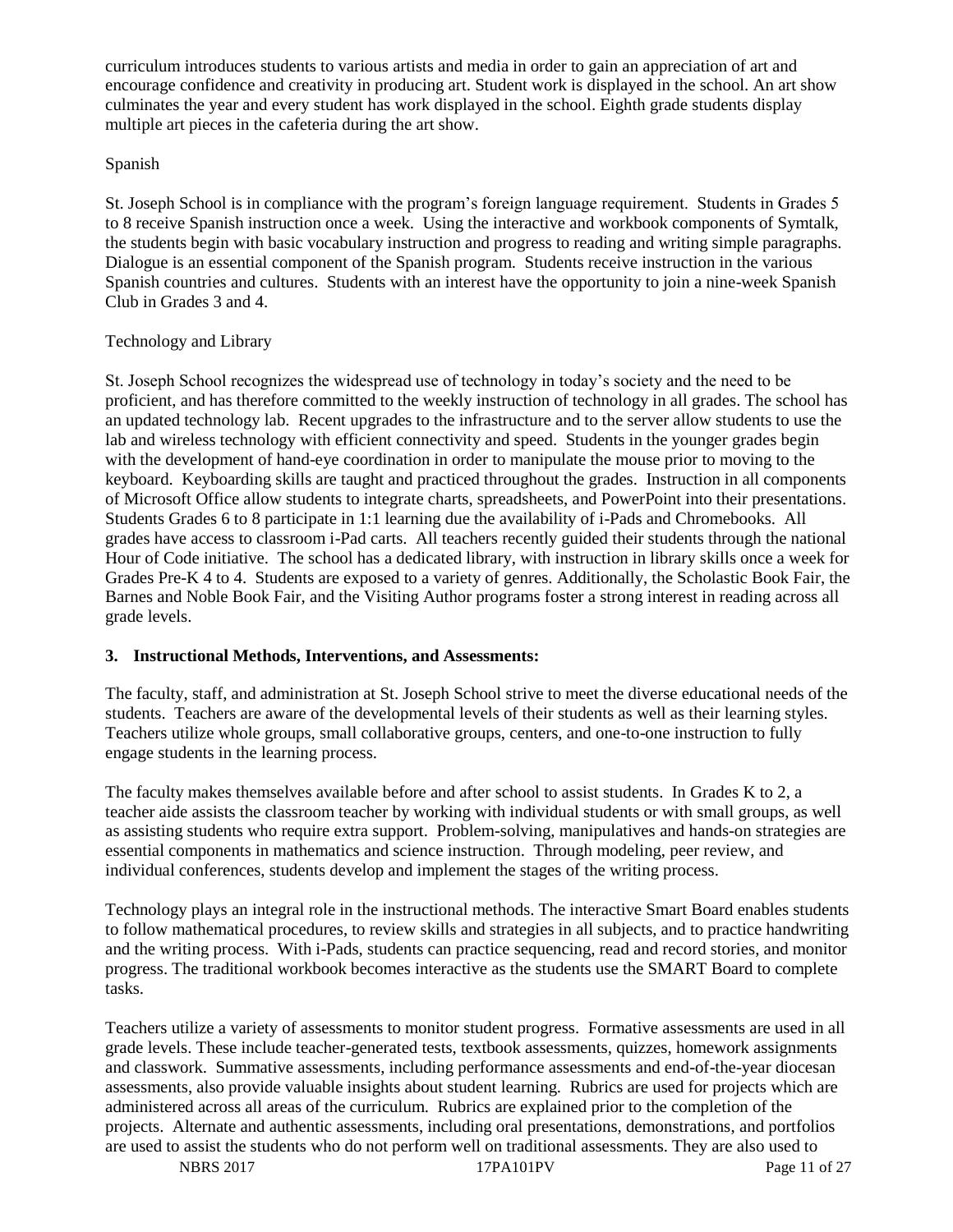provide students with an opportunity to develop concepts more deeply.

Parents can check their children's progress through a variety of ways. The school's student information system, My Students Progress, allows parents and students to view assessments as they are graded and recorded. Missing assignments are documented for families to monitor the students' work habits. Formal parent-teacher conferences are held in the first trimester, but emails, phone calls, and follow-up meetings occur throughout the year.

The Chester County Intermediate Unit provides additional support for students in Mathematics, Reading, and Speech/Language. In Grades K to 5, students receive small-group onsite instruction and remediation. Beginning in Grade 4, the math specialist partners with the classroom teacher to provide additional support. A pilot program for push-in classroom reading support is underway in Reading in Grade 6. St. Joseph School has a strong Student Support Team (SST) which provides teachers and parents with a process for addressing academic and behavioral concerns. The SST meets weekly with teachers to discuss these concerns and recommend strategies to meet the educational needs of the students. If the SST determines that additional intervention is necessary, the team will meet with parents and teachers to develop a formal action plan. If the student still needs further assistance, the parents may request a formal educational evaluation from their local school districts. Students with Individualized Educational Plans (IEPs) can receive accommodations or modifications in order for the children to reach their highest academic potential.

St. Joseph School administers the Terra Nova 3 Common Core standardized test to grades K through 7 and the In-View cognitive assessment to grades 3 through 7 to provide an overview of the students' academic potential and achievement. The results of the Terra Nova assist the administration and faculty in identifying the strengths and weaknesses of the school programs and to formulate academic goals for the upcoming school year. Placement in the Honors Math program is determined as a result of the Terra Nova tests. These test scores are also used to determine the students who qualify to participate in the Neumann Scholarship Program for students in Grade 8 who will attend a high school sponsored by the Archdiocese of Philadelphia.

Through the Middle States Re-accreditation process, St. Joseph School utilized input from faculty, parents, and students to identify areas of strength and to establish an action plan for growth and improvement. St. Joseph School received Middle States Re-accreditation in November 2015.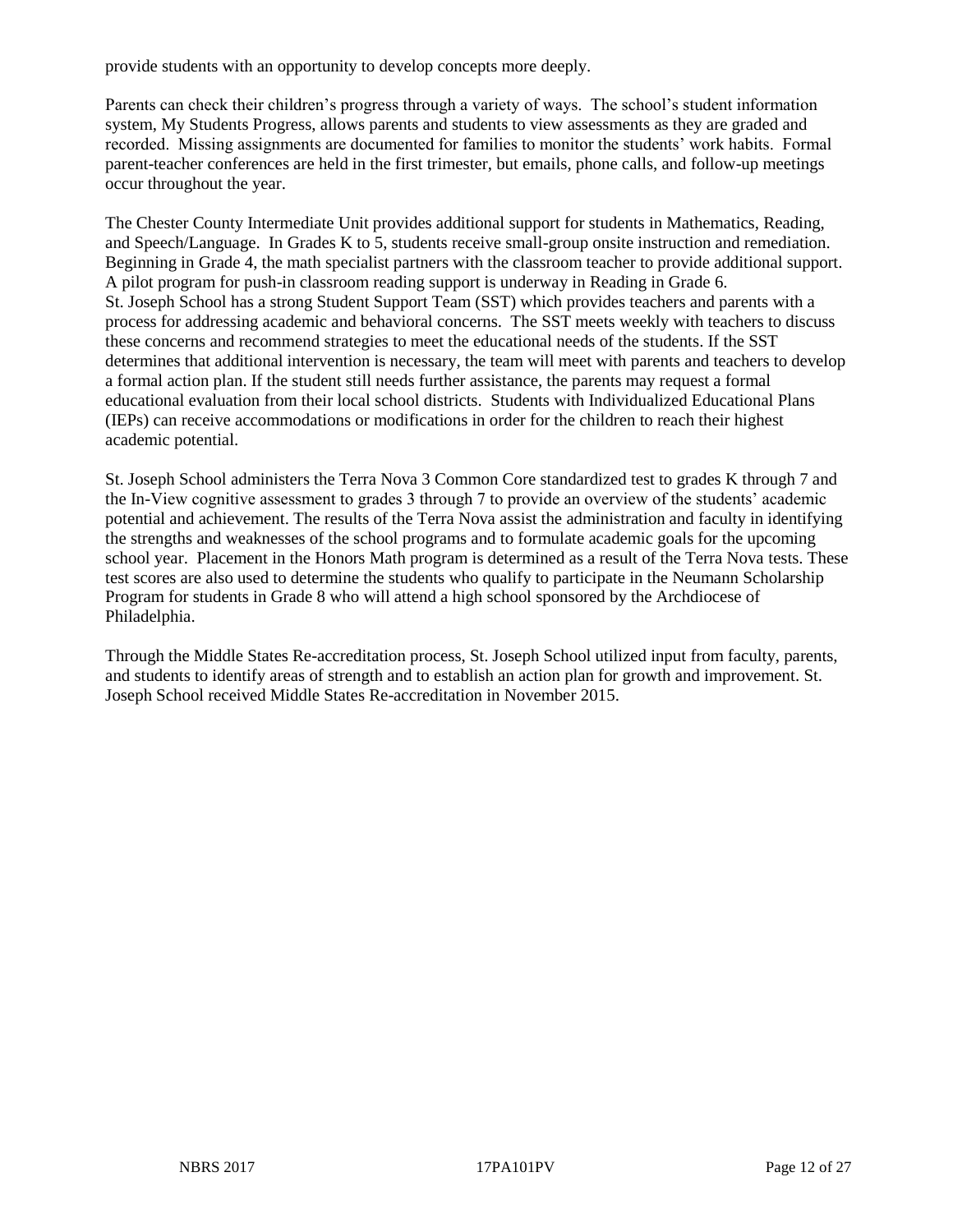# **1. School Climate/Culture:**

St. Joseph School takes pride in empowering students and preparing them for the 21st Century by promoting the spiritual, academic and personal growth of every child. The school's innovative programs and challenging curriculum provide an experience that supports Catholic teachings, instills a love of learning, and offers opportunities to help students develop socially and emotionally.

Students are greeted each morning by administration, faculty, staff and parent volunteers as they enter the school. The morning announcements provide updates on activities, winning sports teams, student awards and birthdays. However, it is the communal morning prayers and the reciting of the school's mission statement that brings the school together as a community and sets the path for the day.

St. Joseph School believes it is critical that students have the tools they need to support their academic growth. The school has invested in curriculum, technology and has brought in programs to aid in the student's academic and social development. Students in grades kindergarten through grade eight receive instruction from the school's guidance counselor. This curriculum educates students on self-esteem, relationships, and positive self-image and choices. Students also participated in the recent 2016 Computer Science Education Week's Hour of Code event and received support and guidance from the school's faculty as well as volunteers from the Microsoft Corporation.

St. Joseph School also integrates a spirit of fun and engagement into the school day. Student-centered events such dress down days, St. Nicholas and St. Joseph days celebrations, Catholic School's Week programs, student appreciation events such as the Brain Show, and walk- and dance-a-thons. During this year's Monster Mash dance-a-thon, the students were treated to a flash-mob styled dance by the faculty and staff.

Teachers are provided with ongoing internal and external training opportunities, so that they have the knowledge and skills to do their jobs effectively and have the ability to develop personally and professionally. With the support of the Home and School Association, the school celebrates, recognizes and shows appreciation to teachers. The Home and School Association offers uniquely themed events such as holiday celebration luncheons, birthday and holiday gifts and back-to-school financial support for supplemental classroom supplies.

Valuing and celebrating each student's and teacher's unique gifts is the cornerstone of the school's culture. It has helped to create a school environment of inclusiveness and has empowered students, faculty and staff to bring their authentic selves to school each day to contribute their best work.

# **2. Engaging Families and Community:**

St. Joseph School is truly a community school. It was the first, and remains the only Catholic elementary school, in the Downingtown area. The school is blessed to have the support of the parish, school parents and community organizations.

The local police department conducts daily visits to the school and works with administration to be proactive in keeping the school safe. The local fire department also gets involved by visiting during Fire Prevention month.

St. Joseph School has a very active and enthusiastic Home and School Association (HSA) that helps to plan annual fun and fellowship events for both families, parents and the community. The HSA also coordinates the annual Career Day that provides a hands-on experience with local community-based occupations (veterinarian, police officer, EMT, TV/Radio hosts, etc..) for the lower grades and a symposium-styled event for the upper grades. The HSA has also hosted speakers from the community to share their expertise with parents on topics such their Catholic faith, parenting and social media.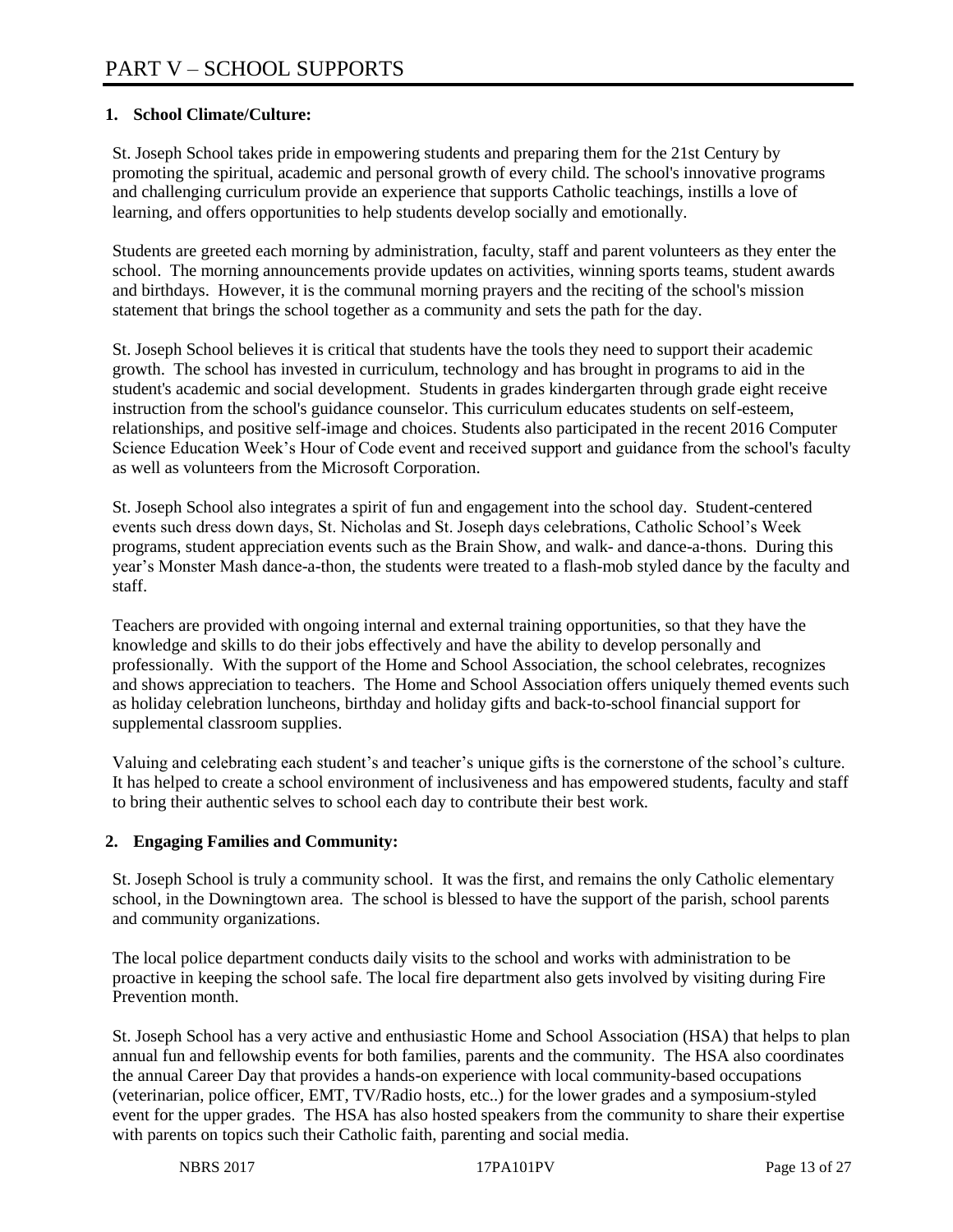As a school, annual engagement events include monthly school liturgies, Back to School nights, the Catholic Schools Week Open House, Parent Teacher Conferences, and the book fair, art show and band and chorus concerts, to name a few. During Catholic Schools Week, families are invited to celebrate Mass, attend a reception, and then tour the science fair.

St. Joseph School also encourages students to serve the school's neighbors and strengthen the local communities. This service is done in a variety of ways including food and clothing drives, Angel Tree gifts and Dress Down day donations in support of local organizations.

The school recognizes the importance of communication in maintaining relationships with the community. Parents are encouraged to reach out either by phone, email or meetings when communicating with the faculty, staff and administration. The school's principal also communicates with parents via a weekly enewsletter that includes information on current and upcoming events. Teachers utilize TeacherWeb for their classroom websites to inform parents of the exciting things happening at a particular grade level, as well as assignments. The school website provides updates on policies, events, lunch menus and the calendar.

St. Joseph School enjoys the support of the Downingtown community and is committed to helping students explore and apply the concepts of stewardship to become good Catholic citizens in both the local and global community.

# **3. Professional Development:**

The administration and faculty of St. Joseph School recognize the importance of professional development to overall school improvement and success. Collaboration among grade partners, between mentors and inductees, and within subject areas also support effective staff development.

Teachers participate in workshops, webinars, graduate classes, and online courses to assist them to meet the diverse educational needs of their students. The Chester County Intermediate Unit sponsors presenters for in-service programs on topics that are relevant for the students and staff of St. Joseph School. Teachers participate in the technology summer academy, PACT (Promoting Achievement through Classroom Achievement), which is sponsored by the Connelly Foundation. The faculty shares information and programs gleamed from these professional development opportunities with the entire staff. The schoolwide participation in the Hour of Code was initiated from the staff participants in the technology academy.

The faculty utilize web-based tools to enhance their educational practices. The online components of the Houghton Mifflin/Harcourt Reading series, Think Central, are vital to the implementation of the reading program. The Teacher's Resource segment of LabLearner™ allows teachers to set up and view experiments before the students. Valuable resources from Loyola Press enable the teachers to provide enriching material in religion and English language arts.

Recent school-sponsored professional development topics included teaching students with anxiety, use of i-Pads for classroom instruction, and the utilization Google Classroom. A selection of teachers participated in Ed Camps at Immaculata University and Villa Maria Academy.

The faculty and staff of St. Joseph School are committed to learning current educational trends and incorporating them into their toolbox of educational practices with the ultimate goal of reaching the needs of all of their students.

### **4. School Leadership:**

St. Joseph School is a Catholic school under the guidance of the Archdiocese of Philadelphia. The Pastor, as the chief administrator of the parish, is spiritually and fiscally responsible for the school. The day-to-day operations of the school are managed by the Principal. The Pastor and the Principal collaborate with the Parish business office, Finance Committee, parents, and faculty to support the school financially and build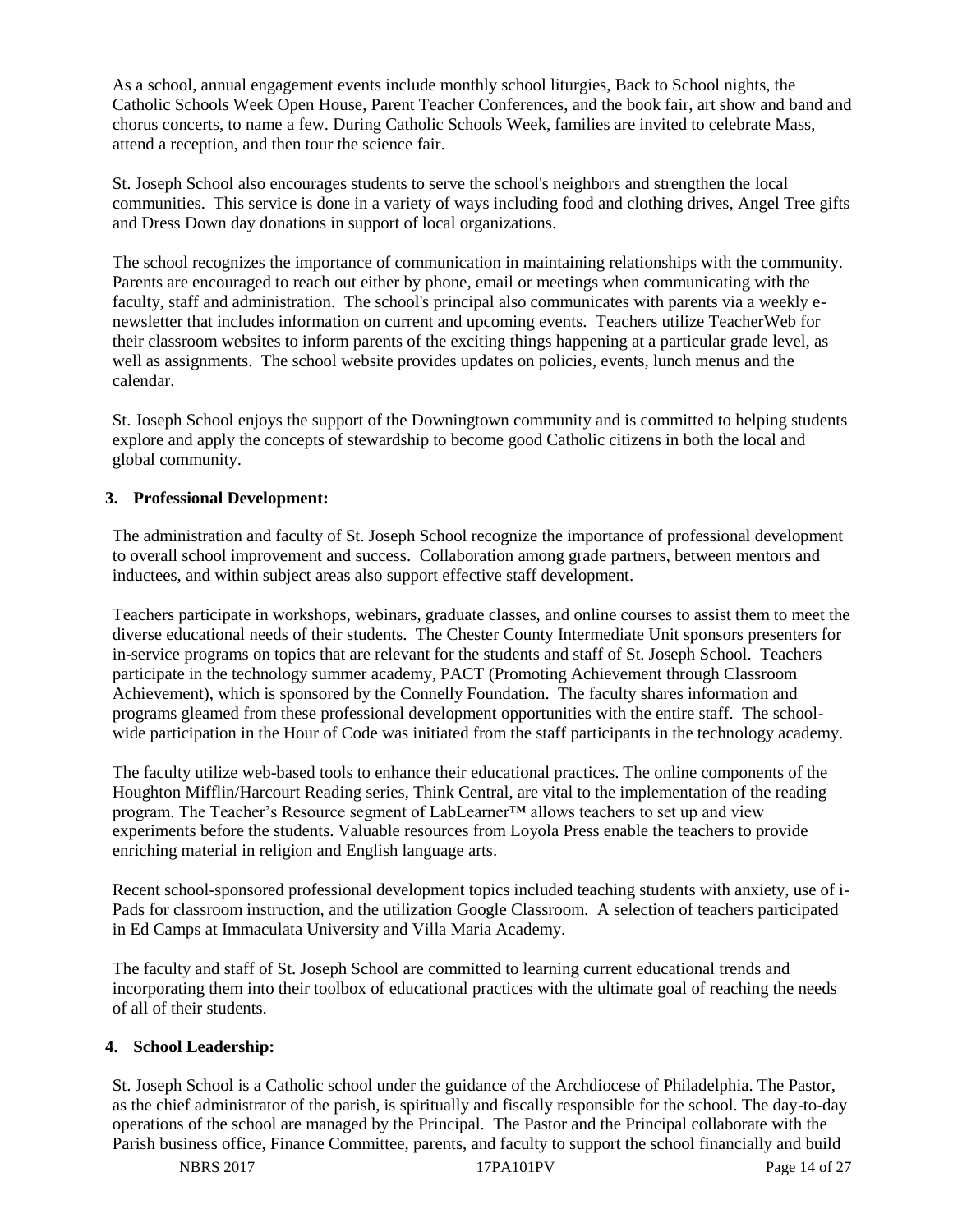a culture that fosters the academic growth and faith formation of the students.

The administration ensures the integrity, effectiveness, and reputation of the school. The school's leadership consistently promotes an atmosphere of mutual respect and purposeful effort on behalf of the faculty and staff and students and their learning. The school leaders foster a productive environment for teaching and learning, timely and open communication with faculty, staff and parents.

The St. Joseph School leadership is guided by not only the school's mission statement, but its belief principals that include:

The life Jesus Christ is the foundation of all learning.

A Catholic learning environment shows reverence for God, for each other and for creation.

Strengthened by our faith, students will acquire knowledge, skills and attitudes to research and interact with information effectively.

Service is an essential part of the education of our students.

Academic excellence is the shared responsibility of the parish, the administration and faculty, family, student and community.

Through rigorous academics and varied assessments, students are prepared to be life-long learners through the 21st Century.

Every student is valued for his/her unique gifts and talents.

One of St. Joseph School's greatest strengths is that the school's administration has improved the partnership and communication between teachers and parents. Through the introduction and use of communication tools such as My Student Progress, faculty and administrative e-mail system, the school website and Student Support Team meetings, the administration has been able to create a better synergy to promote student success.

However, it is constant presence of the school's leadership that truly sets the school apart. Parish priests provide a daily support to the school. From visiting classrooms to assisting with bus duty, the pastor and parochial vicar are enthusiastic shepherds and educators who strive to create an environment of academic excellence while helping students live and grow in their faith. The school's Principal and Vice-Principal are a constant presence in the lives of the students. They have an open-door policy for parents, faculty and students and always support student activities by attending the after-hour events and performances. They are committed to fostering a healthy, safe, supportive and Christ-centered learning environment.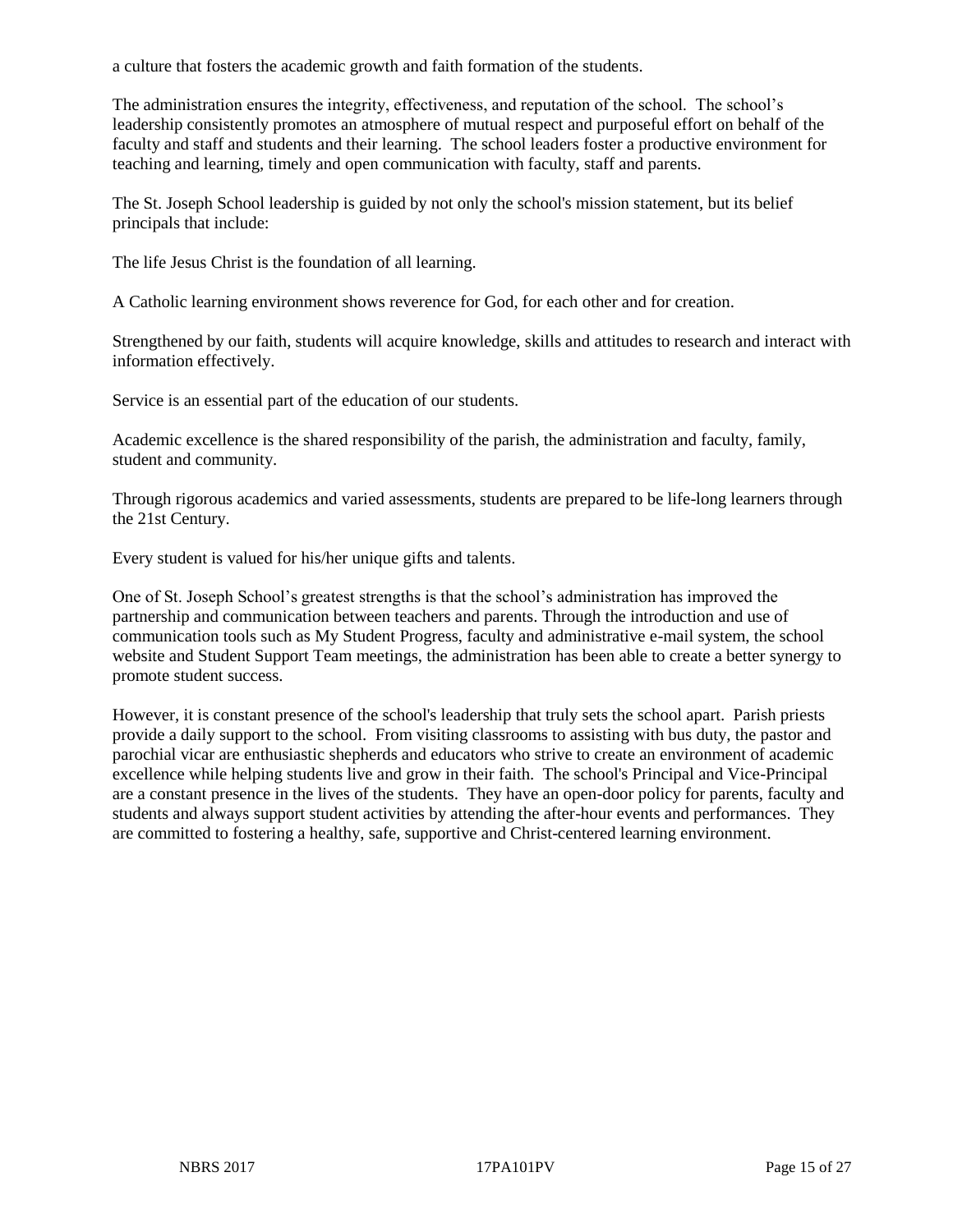The overwhelming practice that has ensured the success of St. Joseph School is its welcoming community spirit.

One of the most acknowledged perceptions of St. Joseph School – from parents, parishioners and neighbors – is the sense of community that emanates from the school.

The St. Joseph School community fosters an environment where students feel loved and accepted and are able to showcase their God-given gifts and talents. Students are welcomed each morning by administration, faculty, staff and parent volunteers as they enter the school. Each day, school students arrive wearing a uniform that signifies respect, purpose and that they are an important part of the school community.

This sense of community is on display every day. It is visible as families make the choice to send their children to St. Joseph School despite living in an award-winning school district. It is visible in the success of the school's graduates as they move on to high school and college. It is visible in the 22 Neumann Scholars (2 for 2016) who have been awarded four year scholarships to attend one of the Philadelphia Archdiocesan high schools over the program's 21 years. It is visible in the school's Middle States Reaccreditation. It is visible when alumnae return to the school as teachers or parents.

As St. Joseph School works to develop the spiritual, academic, physical, personal and social well-being of each child in a Christ-centered environment, the school recognizes that not only are students prepared to be life-long learners through the 21st Century, but also honest, compassionate, respectful and responsible members of the community. And that is a true testament to St. Joseph School's well rounded academic success.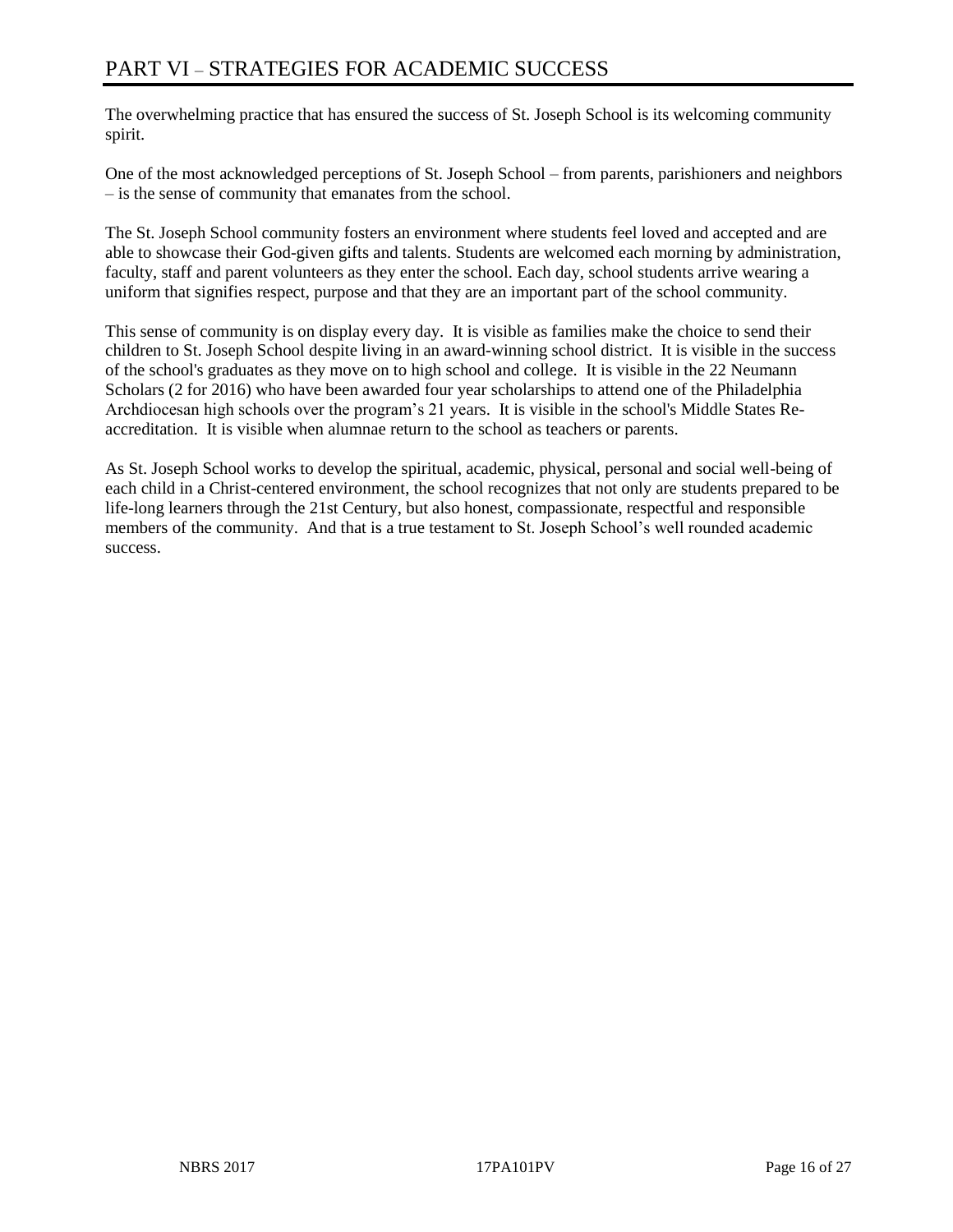# PART VII – NON-PUBLIC SCHOOL INFORMATION

1. Non-public school association(s): Catholic

Identify the religious or independent associations, if any, to which the school belongs. Select the primary association first.

| 2. | Does the school have nonprofit, tax-exempt $(501(c)(3))$ status?                                       | Yes X  | No. |
|----|--------------------------------------------------------------------------------------------------------|--------|-----|
| 3. | What is the educational cost per student?<br>(School budget divided by enrollment)                     | \$4830 |     |
|    | 4. What is the average financial aid per student?                                                      | \$1000 |     |
| 5. | What percentage of the annual budget is devoted to<br>scholarship assistance and/or tuition reduction? | 4%     |     |
| 6. | What percentage of the student body receives<br>scholarship assistance, including tuition reduction?   | 97%    |     |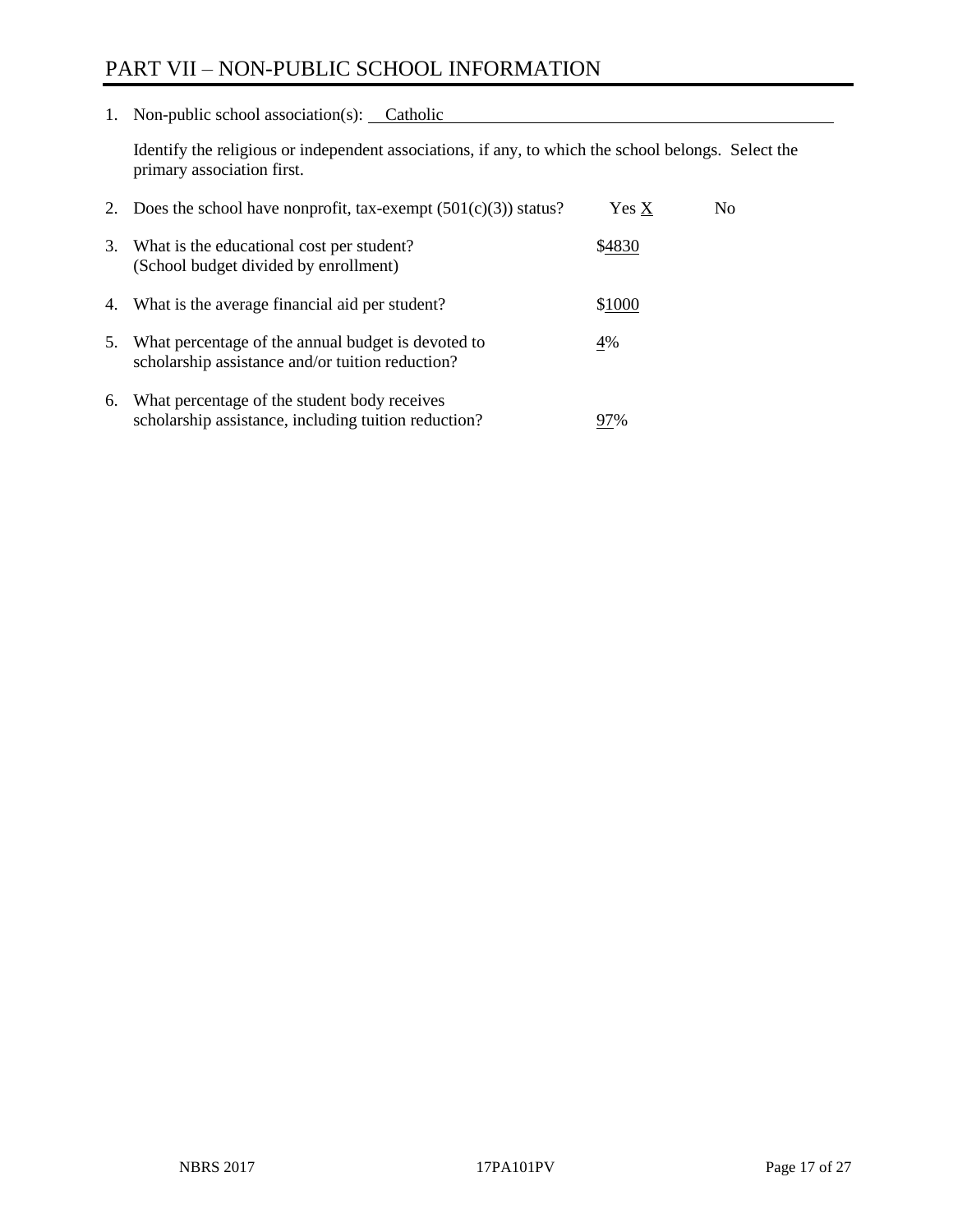# PART VIII – ASSESSMENT RESULTS FOR NORM-REFERENCED TESTS

# **REFERENCED BY NATIONAL NORMS**

| <b>Subject:</b> Math                  | Terra Nova 3 InView <b>Grade:</b> 3<br>Test: |                          |
|---------------------------------------|----------------------------------------------|--------------------------|
| <b>Edition/Publication Year: 2012</b> | <b>Publisher:</b> CTB/McGraw                 | Scores are reported here |
|                                       | <u>Hill</u>                                  | <b>as:</b> Percentiles   |

| School Year                                | 2015-2016 |
|--------------------------------------------|-----------|
| Testing month                              | Mar       |
| <b>SCHOOL SCORES</b>                       |           |
| <b>Average Score</b>                       | 73        |
| Number of students tested                  | 60        |
| Percent of total students tested           | 100       |
| Number of students alternatively assessed  | 0         |
| Percent of students alternatively assessed | $\theta$  |
| <b>SUBGROUP SCORES</b>                     |           |
| 1. Other 1                                 |           |
| <b>Average Score</b>                       |           |
| Number of students tested                  |           |
| 2. Other 2                                 |           |
| <b>Average Score</b>                       |           |
| Number of students tested                  |           |
| 3. Other 3                                 |           |
| <b>Average Score</b>                       |           |
| Number of students tested                  |           |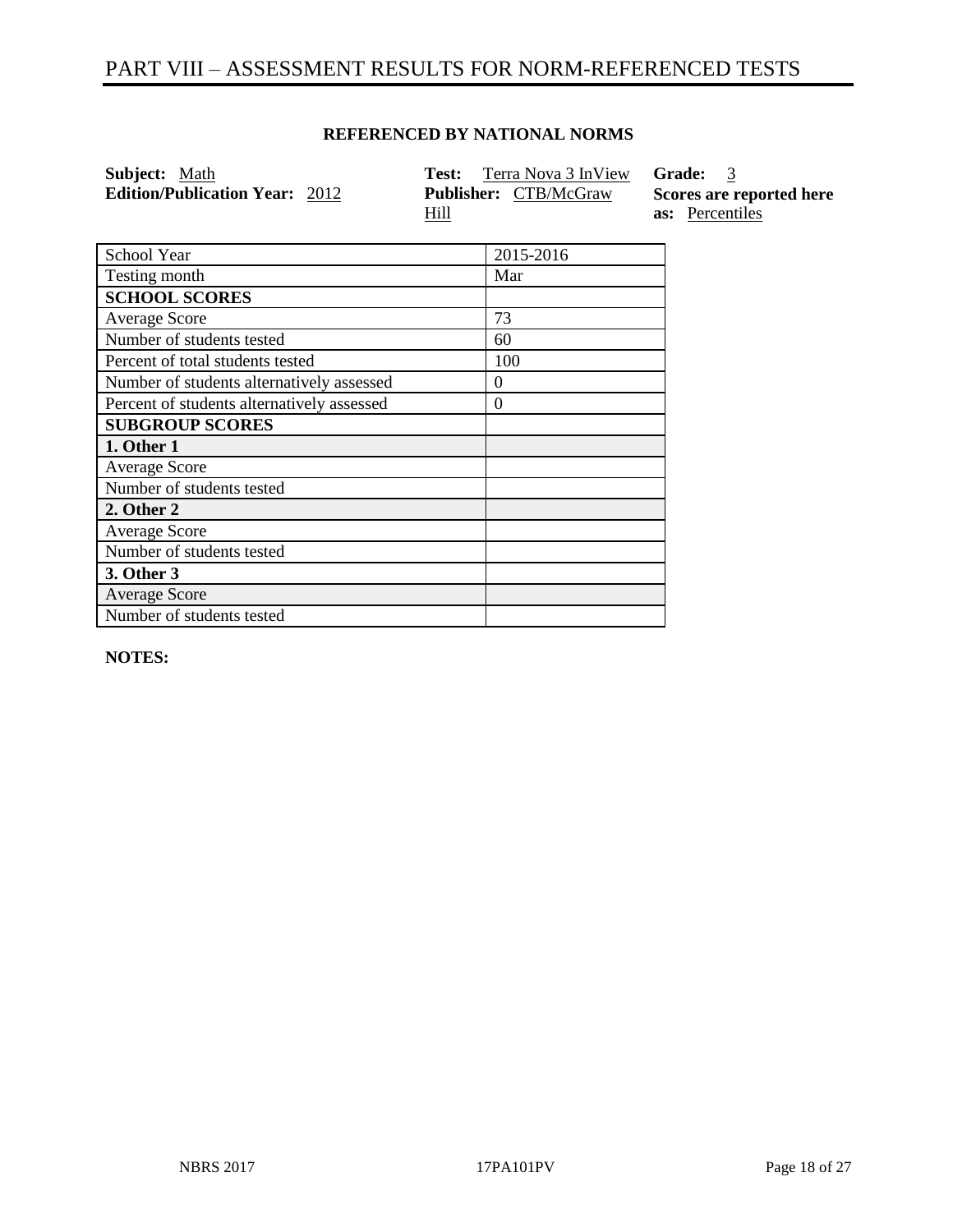| <b>Subject:</b> Math                  | <b>Test:</b> Terra Nova 3<br>Common Core    | <b>Grade:</b> 4                                    |
|---------------------------------------|---------------------------------------------|----------------------------------------------------|
| <b>Edition/Publication Year: 2012</b> | <b>Publisher:</b> CTB/McGraw<br><u>Hill</u> | Scores are reported here<br><b>as:</b> Percentiles |

| School Year                                | 2015-2016 |
|--------------------------------------------|-----------|
| Testing month                              | Mar       |
| <b>SCHOOL SCORES</b>                       |           |
| <b>Average Score</b>                       | 74        |
| Number of students tested                  | 55        |
| Percent of total students tested           | 100       |
| Number of students alternatively assessed  | $\Omega$  |
| Percent of students alternatively assessed | $\theta$  |
| <b>SUBGROUP SCORES</b>                     |           |
| 1. Other 1                                 |           |
| <b>Average Score</b>                       |           |
| Number of students tested                  |           |
| 2. Other 2                                 |           |
| <b>Average Score</b>                       |           |
| Number of students tested                  |           |
| 3. Other 3                                 |           |
| <b>Average Score</b>                       |           |
| Number of students tested                  |           |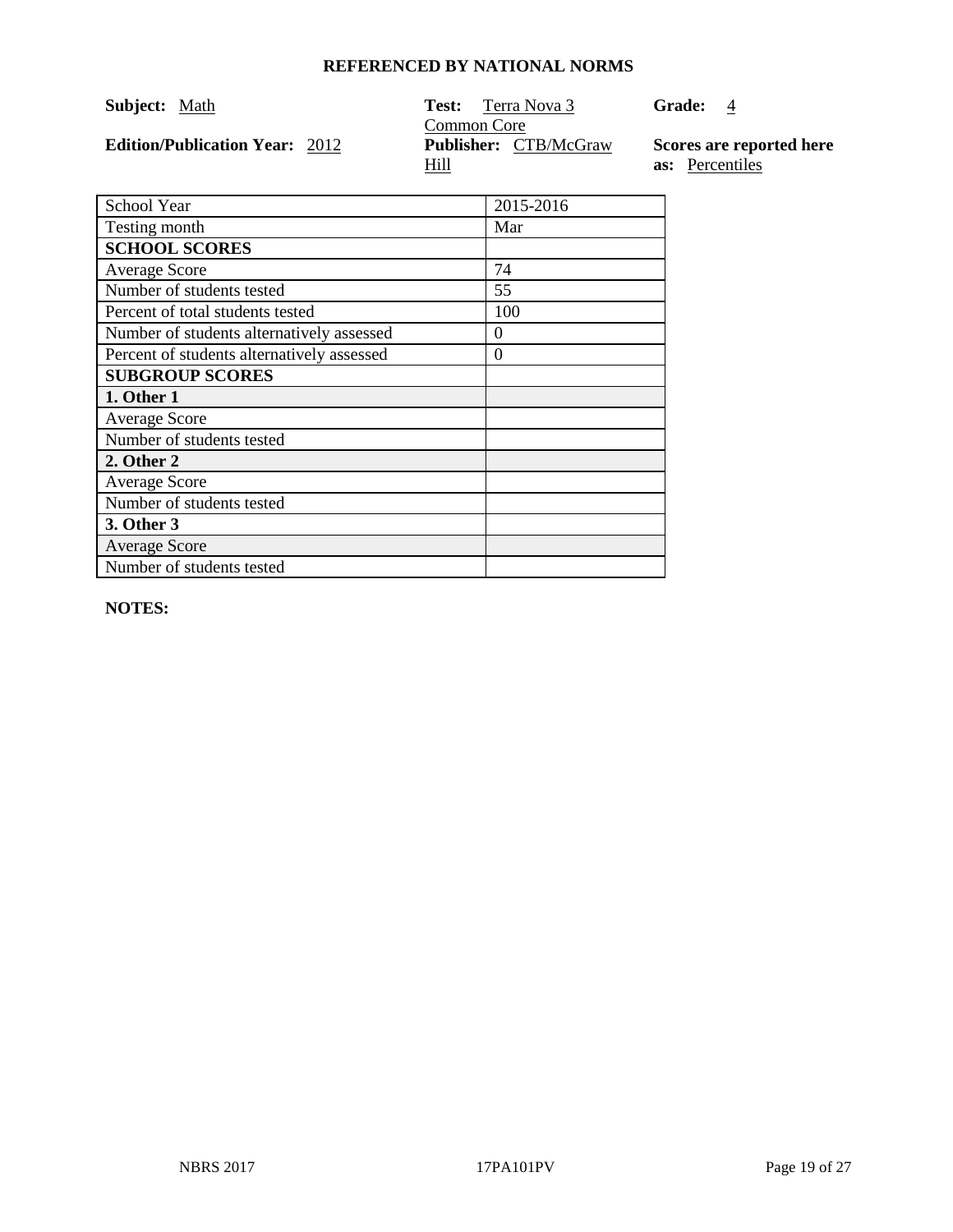| <b>Subject:</b> Math                  | Test:<br>Terra Nova 3<br>Common Core        | <b>Grade:</b><br>$\overline{\phantom{0}}$          |
|---------------------------------------|---------------------------------------------|----------------------------------------------------|
| <b>Edition/Publication Year: 2012</b> | <b>Publisher:</b> CTB/McGraw<br><u>Hill</u> | Scores are reported here<br><b>as:</b> Percentiles |

| School Year                                | 2015-2016 |
|--------------------------------------------|-----------|
| Testing month                              | Mar       |
| <b>SCHOOL SCORES</b>                       |           |
| <b>Average Score</b>                       | 75        |
| Number of students tested                  | 70        |
| Percent of total students tested           | 100       |
| Number of students alternatively assessed  | 0         |
| Percent of students alternatively assessed | $\Omega$  |
| <b>SUBGROUP SCORES</b>                     |           |
| 1. Other 1                                 |           |
| <b>Average Score</b>                       |           |
| Number of students tested                  |           |
| 2. Other 2                                 |           |
| <b>Average Score</b>                       |           |
| Number of students tested                  |           |
| 3. Other 3                                 |           |
| <b>Average Score</b>                       |           |
| Number of students tested                  |           |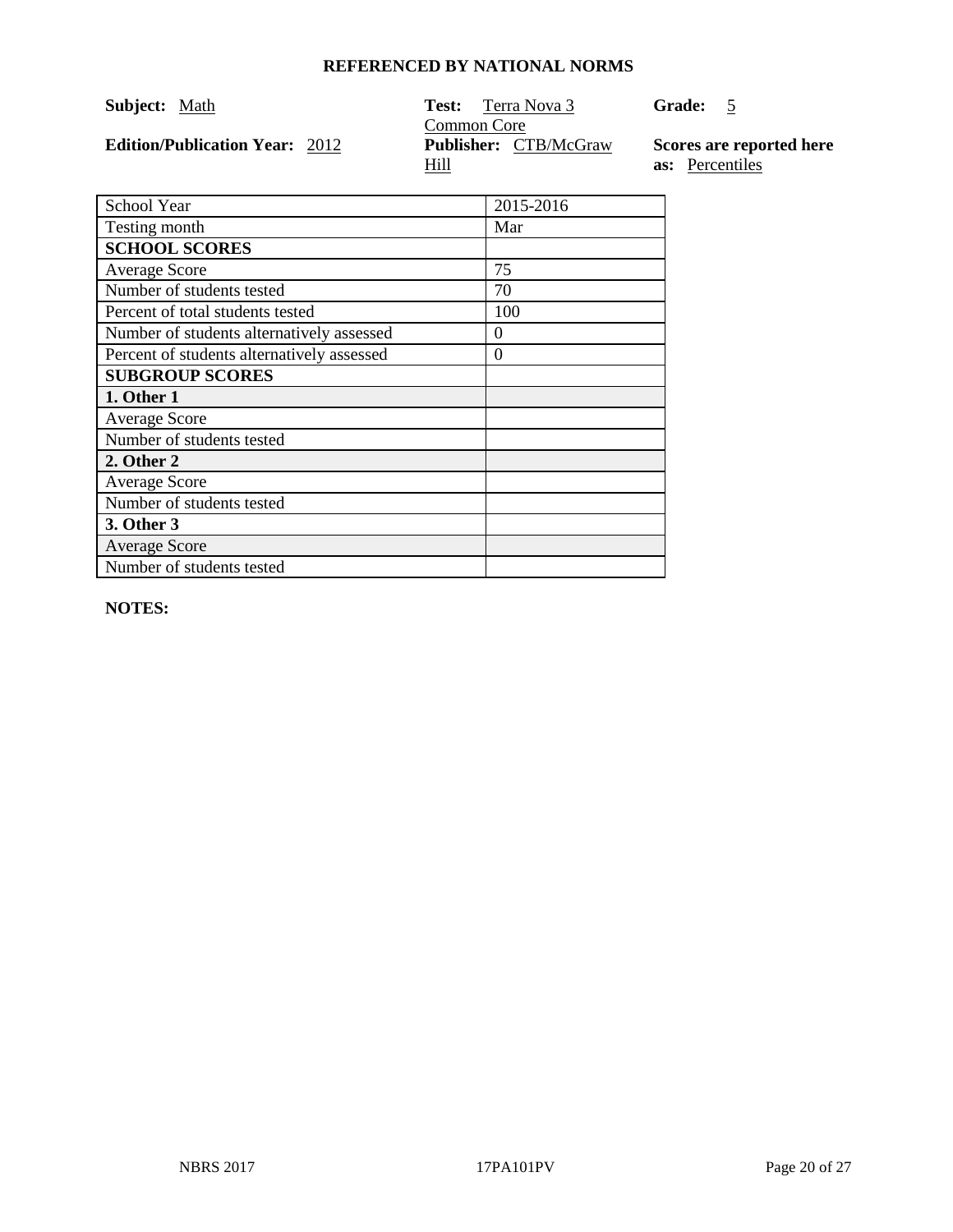| <b>Subject:</b> Math                  | <b>Test:</b> Terra Nova 3<br>Common Core    | Grade: 6                                           |
|---------------------------------------|---------------------------------------------|----------------------------------------------------|
| <b>Edition/Publication Year: 2012</b> | <b>Publisher:</b> CTB/McGraw<br><u>Hill</u> | Scores are reported here<br><b>as:</b> Percentiles |

| School Year                                | 2015-2016 |
|--------------------------------------------|-----------|
|                                            |           |
| Testing month                              | Mar       |
| <b>SCHOOL SCORES</b>                       |           |
| <b>Average Score</b>                       | 78        |
| Number of students tested                  | 54        |
| Percent of total students tested           | 100       |
| Number of students alternatively assessed  | $\theta$  |
| Percent of students alternatively assessed | $\theta$  |
| <b>SUBGROUP SCORES</b>                     |           |
| 1. Other 1                                 |           |
| <b>Average Score</b>                       |           |
| Number of students tested                  |           |
| 2. Other 2                                 |           |
| <b>Average Score</b>                       |           |
| Number of students tested                  |           |
| 3. Other 3                                 |           |
| <b>Average Score</b>                       |           |
| Number of students tested                  |           |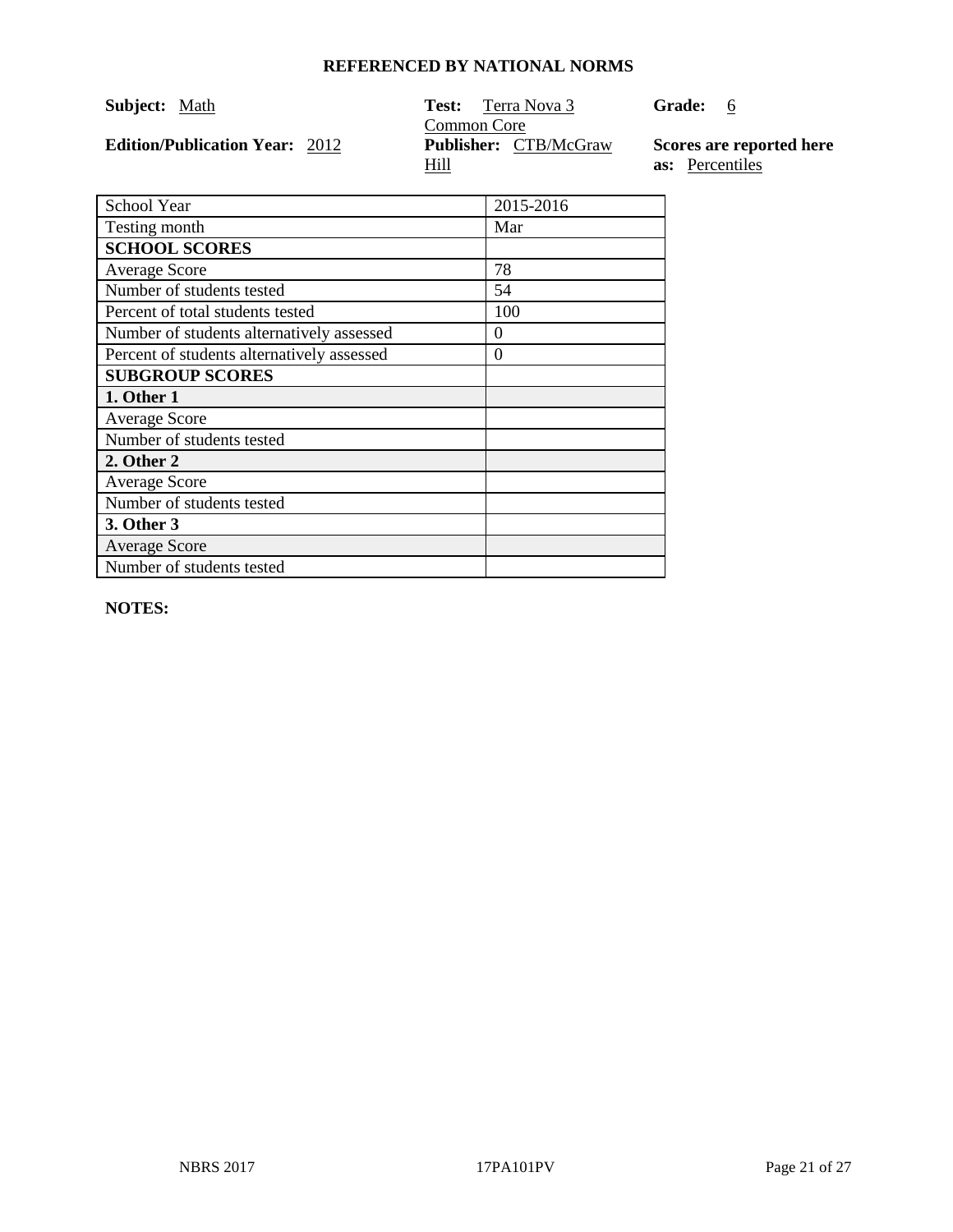| <b>Subject:</b> Math                  | <b>Test:</b> Terra Nova 3                                  | <b>Grade:</b>                                      |
|---------------------------------------|------------------------------------------------------------|----------------------------------------------------|
| <b>Edition/Publication Year: 2012</b> | Common Core<br><b>Publisher:</b> CTB/McGraw<br><u>Hill</u> | Scores are reported here<br><b>as:</b> Percentiles |

| School Year                                | 2015-2016 |
|--------------------------------------------|-----------|
| Testing month                              | Mar       |
| <b>SCHOOL SCORES</b>                       |           |
| <b>Average Score</b>                       | 84        |
| Number of students tested                  | 67        |
| Percent of total students tested           | 100       |
| Number of students alternatively assessed  | $\theta$  |
| Percent of students alternatively assessed | $\theta$  |
| <b>SUBGROUP SCORES</b>                     |           |
| 1. Other 1                                 |           |
| <b>Average Score</b>                       |           |
| Number of students tested                  |           |
| 2. Other 2                                 |           |
| <b>Average Score</b>                       |           |
| Number of students tested                  |           |
| 3. Other 3                                 |           |
| <b>Average Score</b>                       |           |
| Number of students tested                  |           |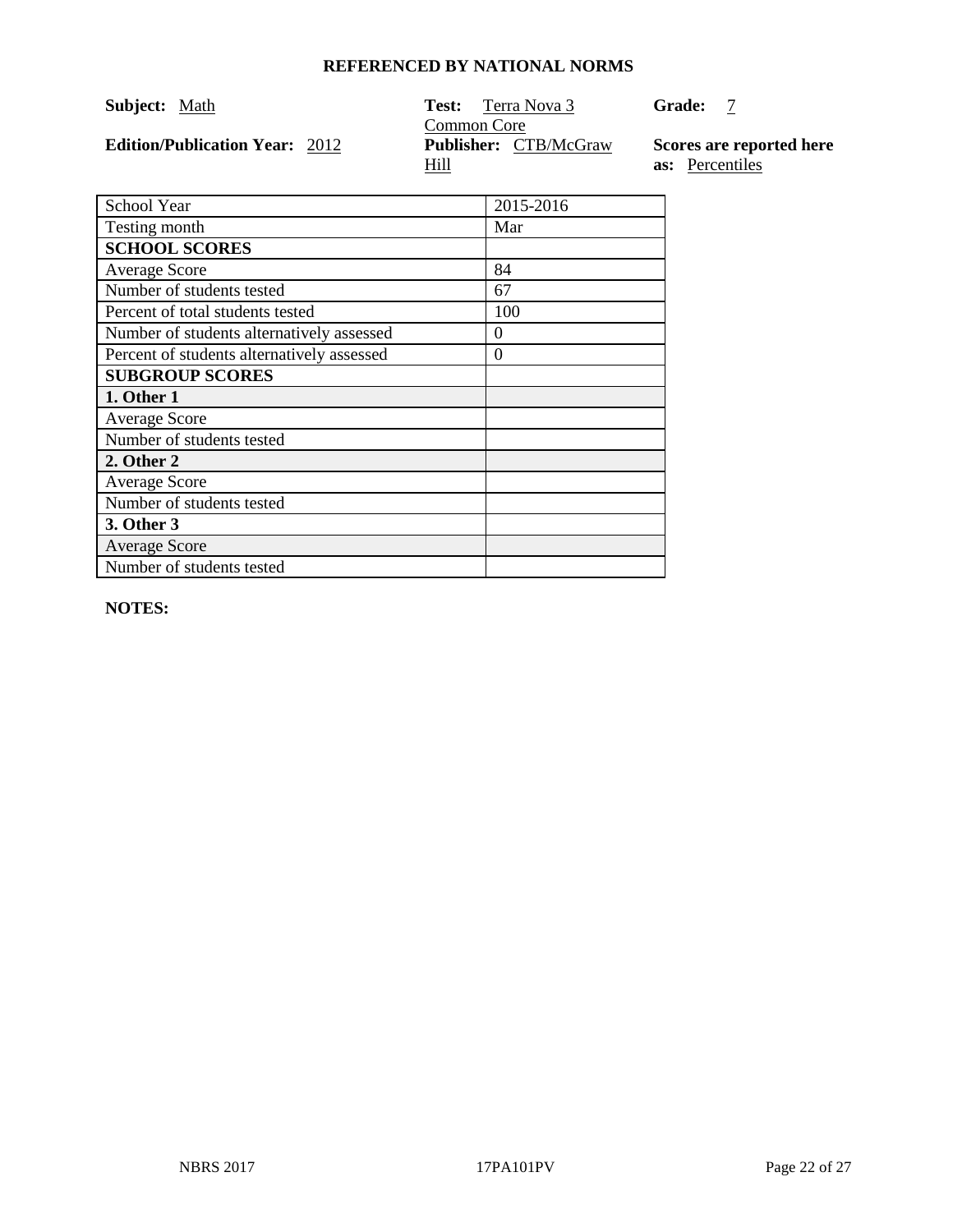|  | Subject: | Reading/ELA |
|--|----------|-------------|
|--|----------|-------------|

**Edition/Publication Year: 2012** 

**Test:** Terra Nova 3 Common Core<br> **Publisher:** CTB/McGraw Hill

**Grade:** 3

**Scores are reported here as:** Percentiles

| School Year                                | 2015-2016 |
|--------------------------------------------|-----------|
| Testing month                              | Mar       |
| <b>SCHOOL SCORES</b>                       |           |
| <b>Average Score</b>                       | 73        |
| Number of students tested                  | 60        |
| Percent of total students tested           | 100       |
| Number of students alternatively assessed  | $_{0}$    |
| Percent of students alternatively assessed | $\theta$  |
| <b>SUBGROUP SCORES</b>                     |           |
| 1. Other 1                                 |           |
| <b>Average Score</b>                       |           |
| Number of students tested                  |           |
| 2. Other 2                                 |           |
| <b>Average Score</b>                       |           |
| Number of students tested                  |           |
| 3. Other 3                                 |           |
| <b>Average Score</b>                       |           |
| Number of students tested                  |           |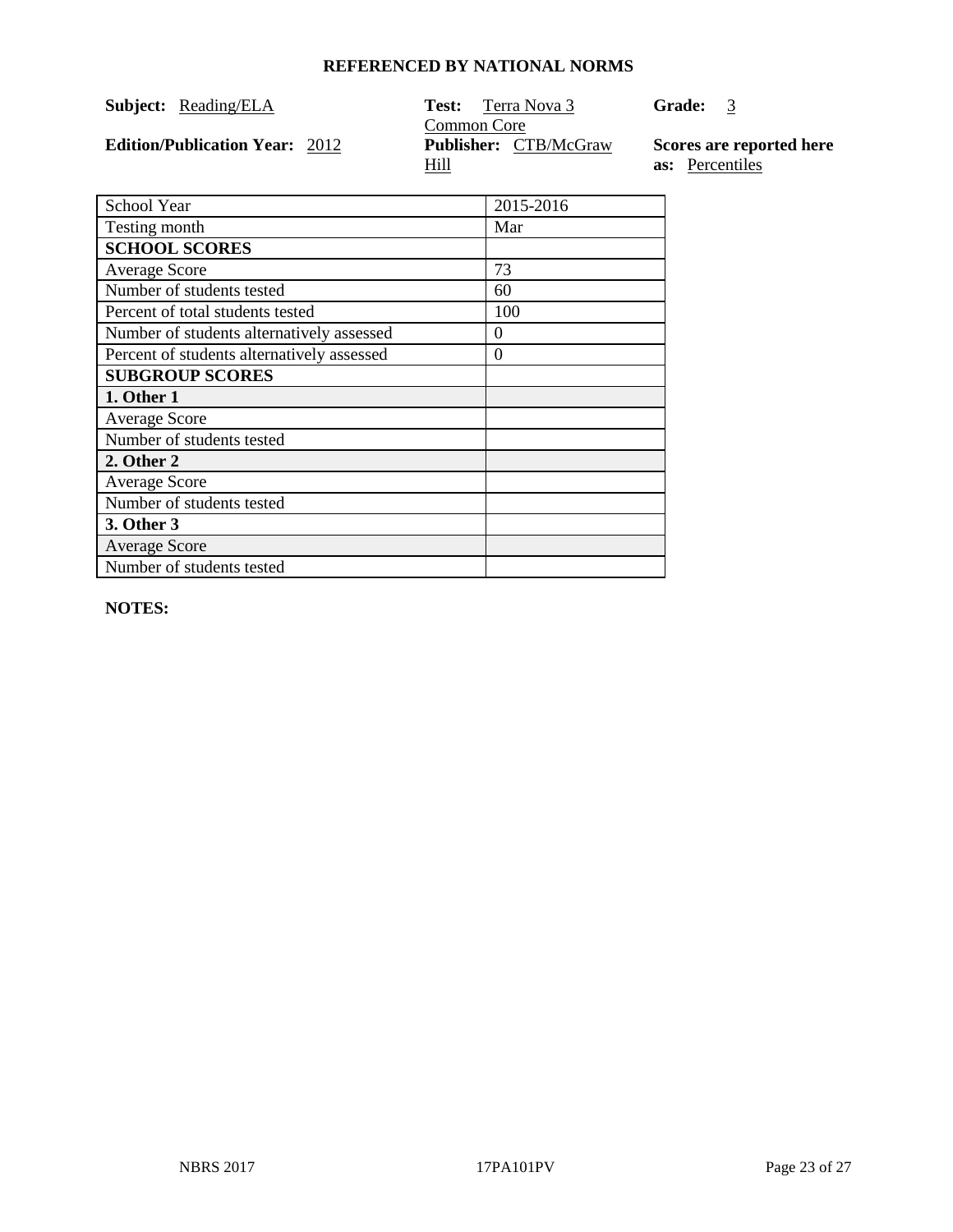| Subject:<br>Reading/ELA |  |
|-------------------------|--|
|-------------------------|--|

**Edition/Publication Year: 2012** 

**Test:** Terra Nova 3 Common Core<br> **Publisher:** CTB/McGraw Hill

**Grade:** 4

**Scores are reported here as:** Percentiles

| School Year                                | 2015-2016 |
|--------------------------------------------|-----------|
| Testing month                              | Mar       |
| <b>SCHOOL SCORES</b>                       |           |
| <b>Average Score</b>                       | 73        |
| Number of students tested                  | 55        |
| Percent of total students tested           | 100       |
| Number of students alternatively assessed  | $\theta$  |
| Percent of students alternatively assessed | $\theta$  |
| <b>SUBGROUP SCORES</b>                     |           |
| 1. Other 1                                 |           |
| <b>Average Score</b>                       |           |
| Number of students tested                  |           |
| 2. Other 2                                 |           |
| <b>Average Score</b>                       |           |
| Number of students tested                  |           |
| 3. Other 3                                 |           |
| <b>Average Score</b>                       |           |
| Number of students tested                  |           |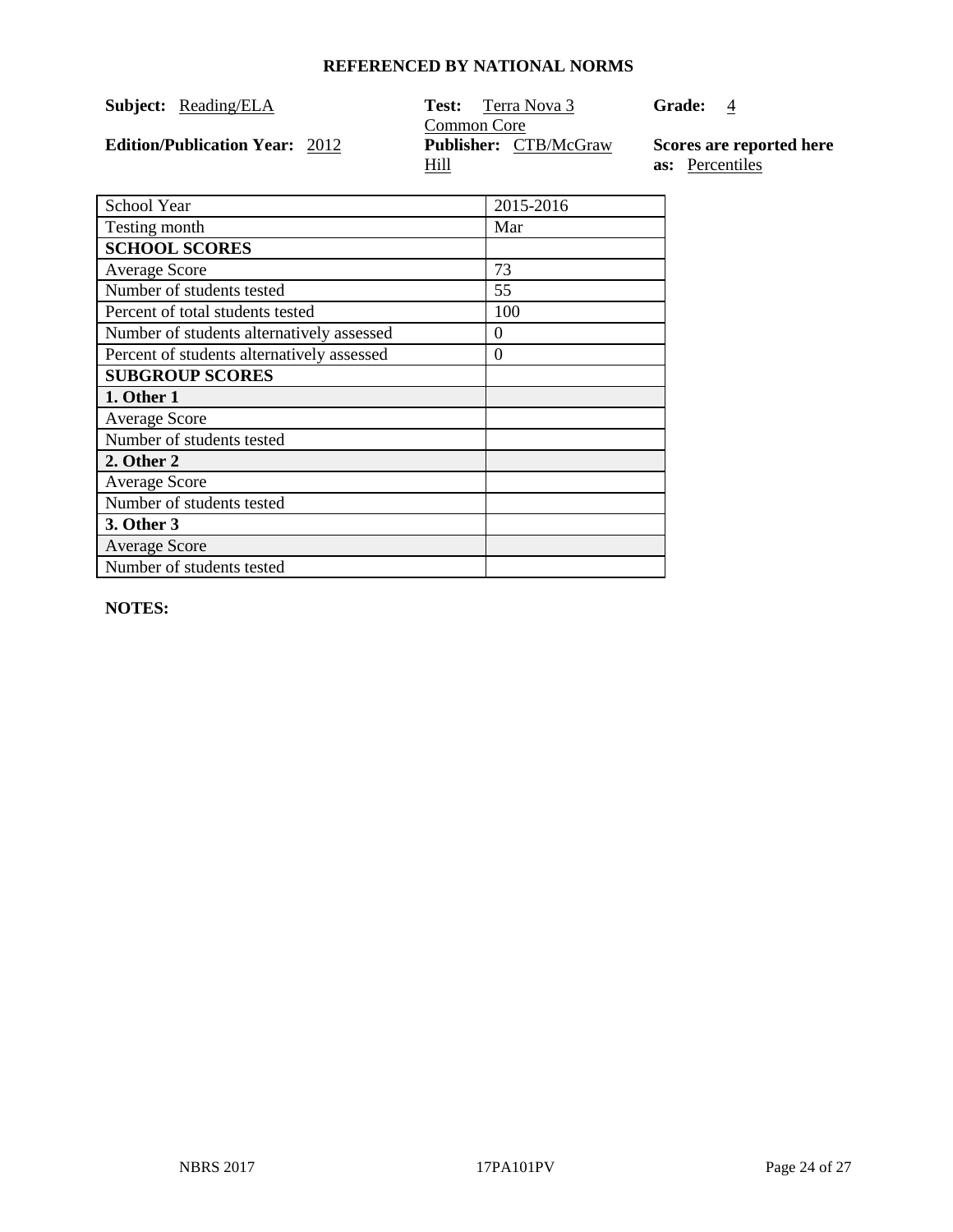| Subject: | Reading/ELA |
|----------|-------------|
|----------|-------------|

**Edition/Publication Year: 2012** 

**Test:** Terra Nova 3 Common Core<br>**Publisher:** CTB/McGraw Hill

**Grade:** 5

**Scores are reported here as:** Percentiles

| School Year                                | 2015-2016 |
|--------------------------------------------|-----------|
| Testing month                              | Mar       |
| <b>SCHOOL SCORES</b>                       |           |
| <b>Average Score</b>                       | 72        |
| Number of students tested                  | 70        |
| Percent of total students tested           | 100       |
| Number of students alternatively assessed  | $\theta$  |
| Percent of students alternatively assessed | $\theta$  |
| <b>SUBGROUP SCORES</b>                     |           |
| 1. Other 1                                 |           |
| <b>Average Score</b>                       |           |
| Number of students tested                  |           |
| 2. Other 2                                 |           |
| <b>Average Score</b>                       |           |
| Number of students tested                  |           |
| 3. Other 3                                 |           |
| <b>Average Score</b>                       |           |
| Number of students tested                  |           |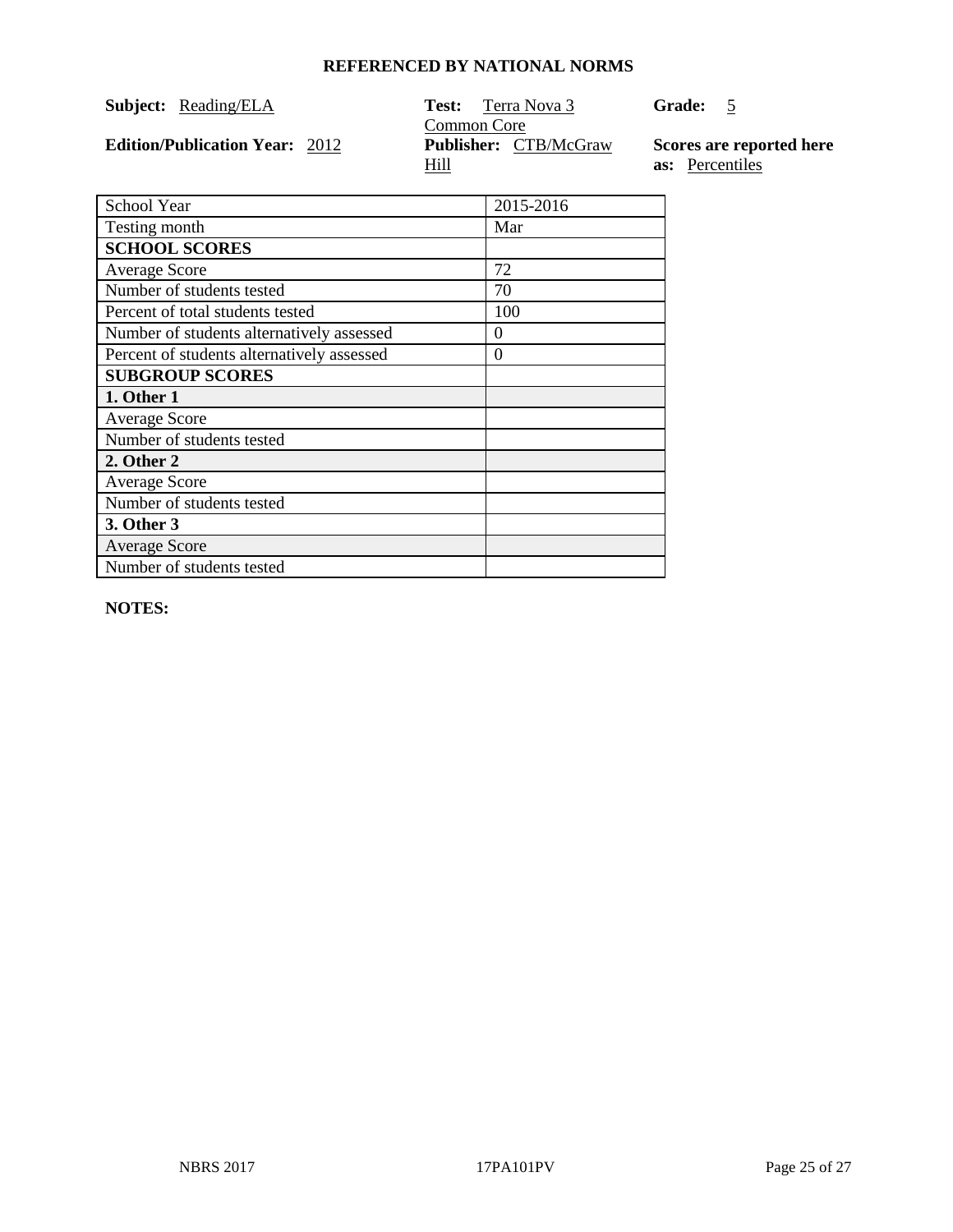|  | Subject: | Reading/ELA |
|--|----------|-------------|
|--|----------|-------------|

**Edition/Publication Year: 2012** 

**Test:** Terra Nova 3 Common Core<br> **Publisher:** CTB/McGraw Hill

**Grade:** 6

**Scores are reported here as:** Percentiles

| School Year                                | 2015-2016 |
|--------------------------------------------|-----------|
| Testing month                              | Mar       |
| <b>SCHOOL SCORES</b>                       |           |
| <b>Average Score</b>                       | 80        |
| Number of students tested                  | 54        |
| Percent of total students tested           | 100       |
| Number of students alternatively assessed  | 0         |
| Percent of students alternatively assessed | $\Omega$  |
| <b>SUBGROUP SCORES</b>                     |           |
| 1. Other 1                                 |           |
| <b>Average Score</b>                       |           |
| Number of students tested                  |           |
| 2. Other 2                                 |           |
| <b>Average Score</b>                       |           |
| Number of students tested                  |           |
| 3. Other 3                                 |           |
| <b>Average Score</b>                       |           |
| Number of students tested                  |           |